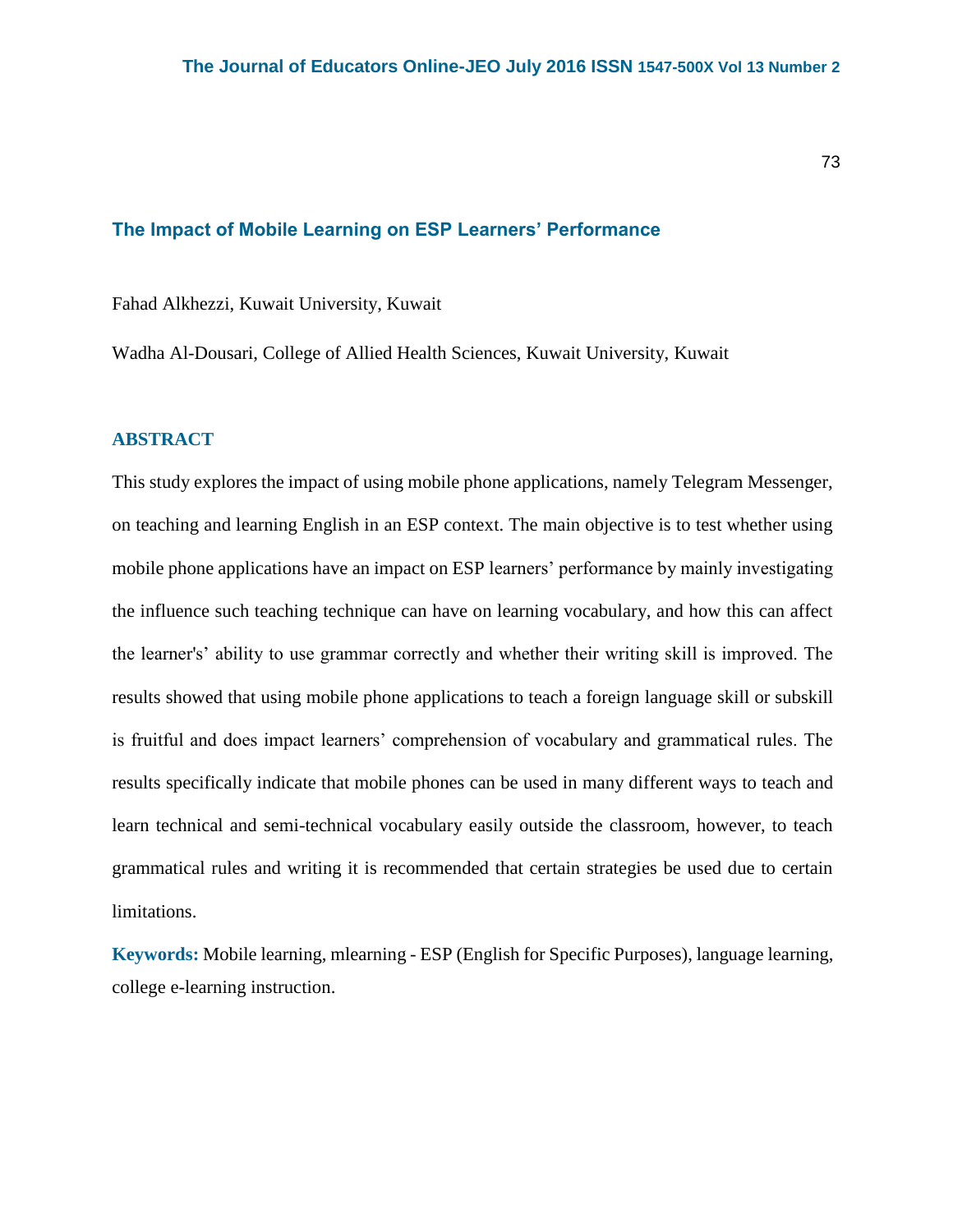#### **INTRODUCTION**

For many centuries, the assumption that learning only occurs in a classroom with the presence of a trained teacher has prevailed. However, educationalists and scholars in the 20th century, including Argyris and Schön (1996), Freire (1972), Illich (1971), and Knowles and associates (1984) have developed theories advocating transferring the learning experience to locations away from the traditional classroom, but at that time, little emphasis was placed on the mobility aspect of learning. Generally, mobile learning, or mLearning, is a relatively new multidisciplinary approach that attracts many researchers and builds on the assumption that learners are constantly on the move and are always using their cell phones, mobile phones, handheld devices, and laptops (Trentin & Repetto, 2013). The first generation of mLearning researchers investigated its mobility aspect; focusing on the portability, functionality, and smallness of the devices (Peters, 2007). Later on, Web 2.0 technologies and social networking sites were integrated making mobile devices more dynamic and promising. (Sharpe & Beetham, 2010)

It has been established that mLearning has offered new opportunities for both teachers and learners, as instructors in mLearning have more interactivity with learners and can create an active learning environment (Hutchison, Beschorner, & Schmidt-Crawford, 2012). Unlike traditional one-way knowledge transformation modes, as in a typical face-to-face environment, mLearning exposes learners to a variety of learning modes and allows them to be active elements of the learning process (Barhoumi & Rossi, 2013). Moreover, advanced technologies have made it easier for instructors to communicate with their learners via video, images or in text as sending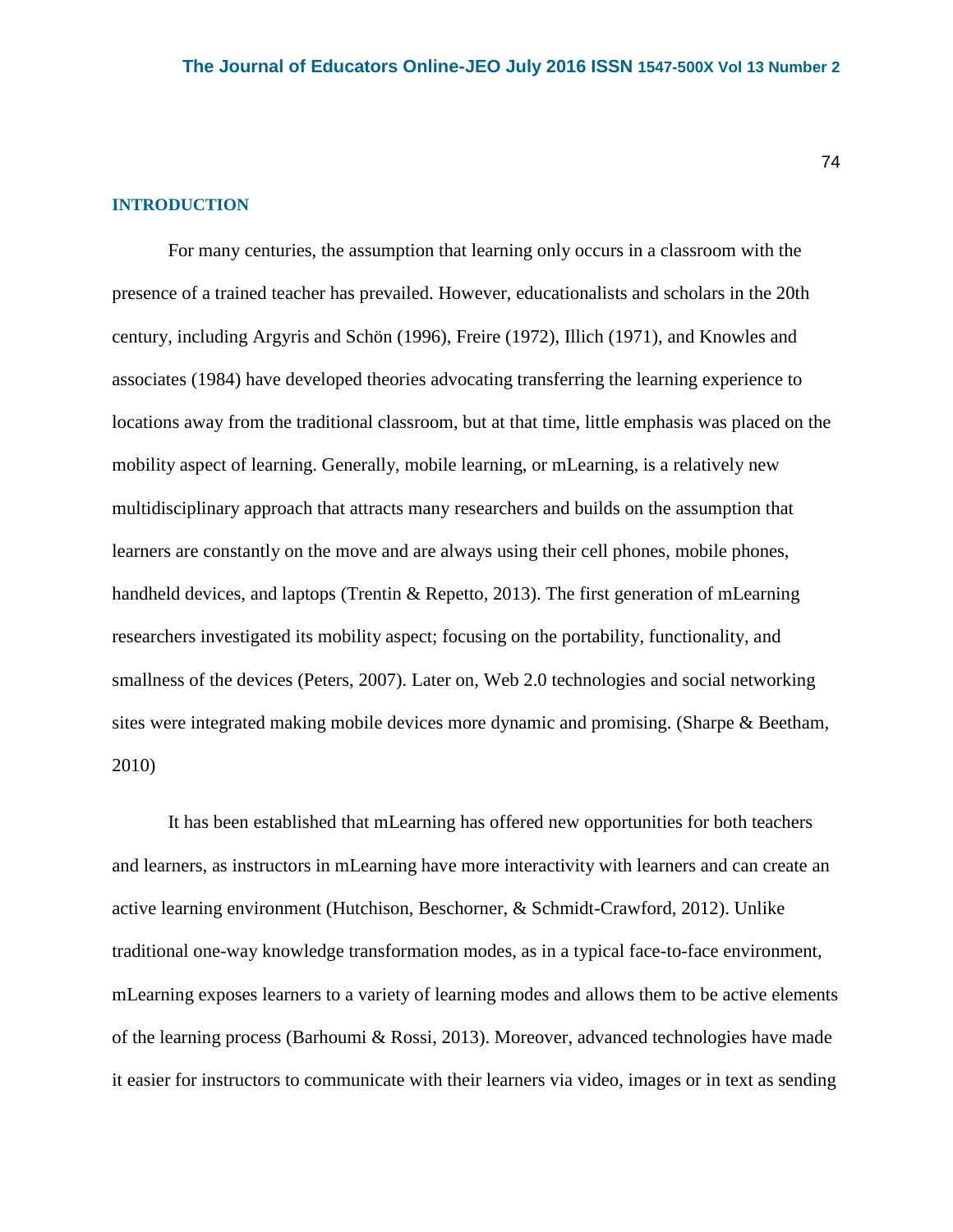them instructional messages instantaneously and receiving their feedback has never been this feasible.

A review of relevant literature indicated that mLearning has rarely been employed to teach medical and allied health related English vocabulary in an ESP context. In addition, there were hardly any Arabic studies or studies conducted in Arab countries related to mLearning or more specifically to using mobile phones to teach English vocabulary to Arab learners. The aim of this study therefore is to explore the effectiveness of using mobile phones in English vocabulary learning and the impact mLearning can have on ESP learners and their performance.

To achieve the research objectives, we posed the following central question that is further divided into three subquestions:

- 1. Is using mobile phones to teach a foreign language a more effective approach to acquiring that language?
- a. Does using mobile phones improve the efficiency of learning vocabulary?
- b. Does using mobile phones to teach new lexical items improve grammatical achievement of the learners?
- c. Does using mobile phones to teach new lexical items affect learners' writing skills?

### **Purpose of the Study**

The purpose of this study is to investigate the effectiveness of using mobile phones in teaching allied health related vocabulary to learners at the Faculty of Allied Health Sciences (AHS) at Kuwait University, Kuwait, where English is the medium of instruction, and where students need the language to enable them to communicate effectively and correctly with their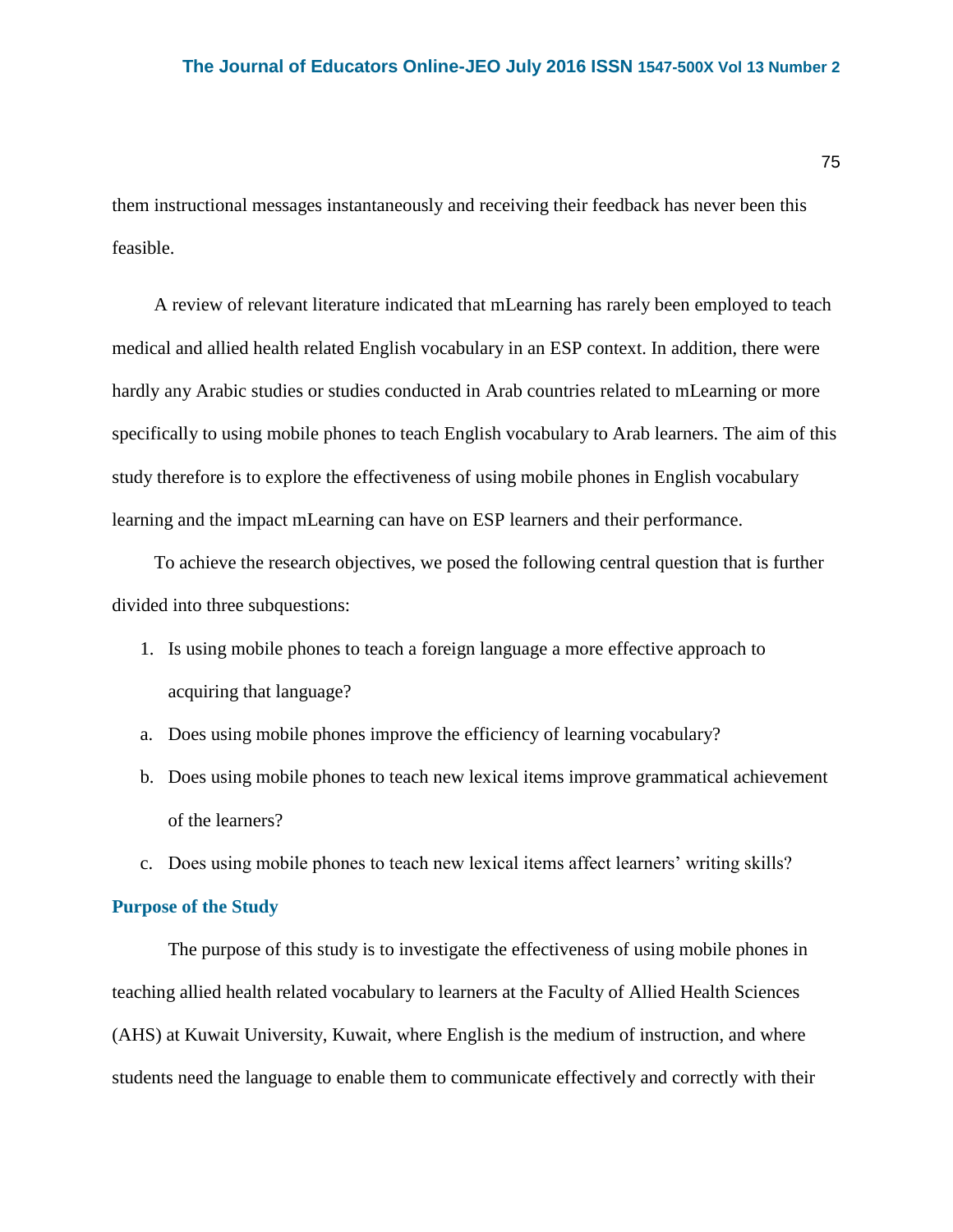colleagues, professors, and other health-care professionals. With the huge number of lexical items and little time allocated to teaching them, students often feel at loss and can hardly comprehend the words well enough to use them properly. Therefore, we decided to run this experiment and use a mobile phone application, namely Telegram, to teach students some of the vocabulary listed in their course book and then test their understanding and use of these words, which should eventually prove the effectiveness, or otherwise, of this method.

# **The Study**

E-learning and mLearning have gained some credibility and status in the west; however, in the Middle East, little attention has been given to both "phenomena". From the overview of the literature, it is evident that most studies have been conducted in foreign countries, and studies reporting on quantitative evidence of the effects of mLearning on Middle-eastern learners are rare. Although several studies have shed light on the use of mobile phones in educational settings, mLearning has not received much attention in the Middle East, specifically the Gulf region, and further research should be conducted to investigate this issue. Despite the fact that researchers all around the world have studied the impact of mLearning in various subjects, such as science, humanities, and language art (Amry, 2014; Chu, Hwang, & Tsai, 2010; Nasser, 2014; Peng et al., 2009), little research has explored the use of mobile phones in teaching and learning English, especially in the gulf region. Therefore, this study has been conducted to help introduce mLearning to the field of ESP in the Middle East and the Gulf region specifically.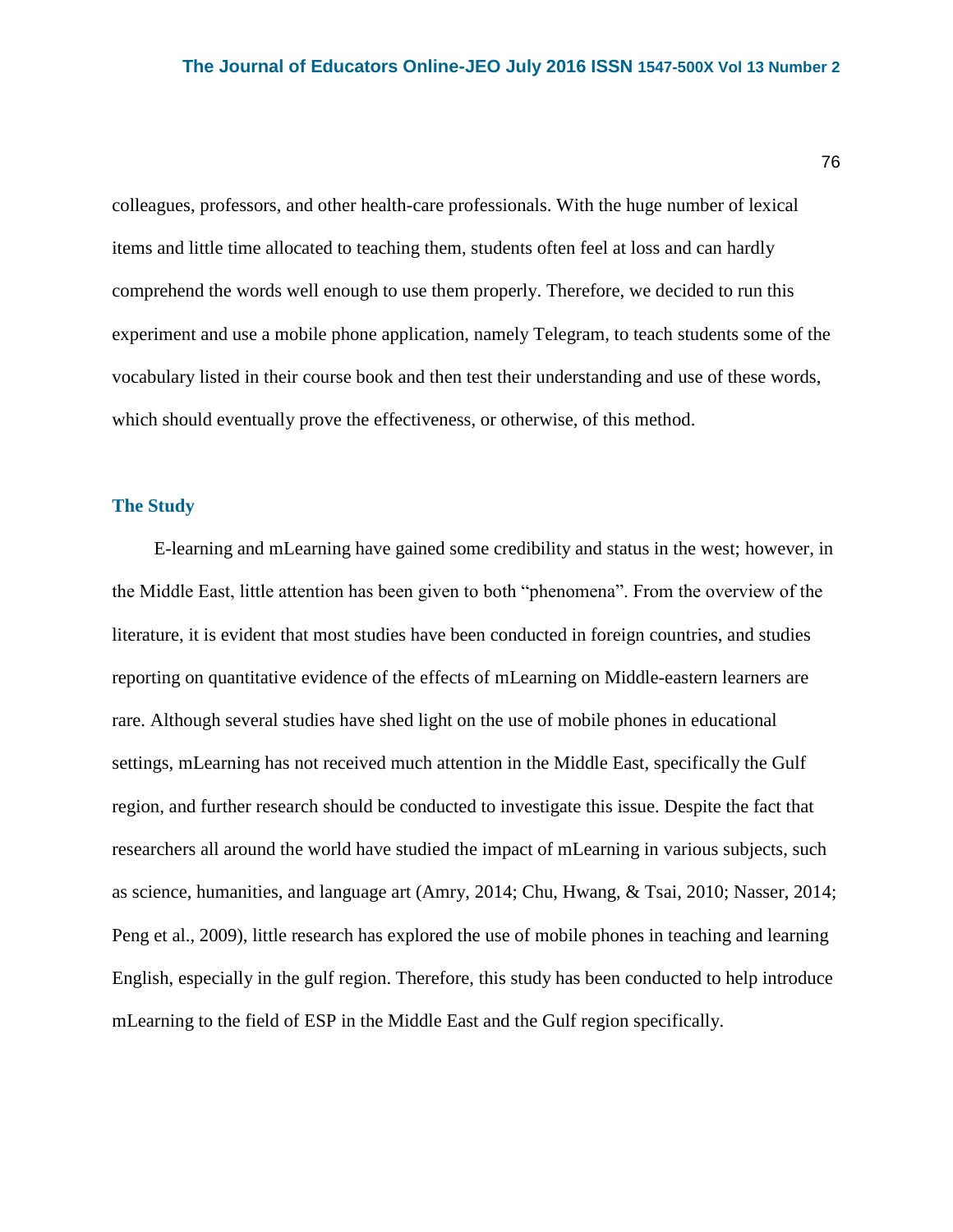## **mLearning definition.**

Due to the fact that different perspectives offer different views on mLearning, there has not been one specific definition to describe it. Each definition focuses on a different feature of mLearning, for example, its mobility, individualism, ubiquitousness, or its relation to e-learning. The earlier definitions of mLearning have always been technocentric and broad. Quinn (2000), for example, describes mLearning as an extension of e-learning happening through mobile devices. Another view suggests that mLearning is any kind of learning that occurs anywhere except a predetermined location; i.e. the learner does not have to be in a fixed place (O'Malley et al., 2003). Desmond Keegan's view on mLearning is closely related to O'Malley's as he emphasizes the mobility aspect of such learning. Keegan (2005) asserts that one characteristic of mLearning is that it uses devices that "citizens can carry and use everywhere around them". He continues explaining how these citizens should regard such devices as "friendly, personal, cheap, and easy to use" (p.3) in order for them to qualify as devices used in mLearning. Later, the MoLoNET programme defined mLearning as "the exploitation of ubiquitous handheld technologies, together with wireless and mobile phone networks, to facilitate, support, enhance and extend the reach of teaching and learning", (MoLeNET, 2010) laying more emphasis on technology and connectivity. In this study, when we use the term mLearning we basically foreground its accessibility, interactivity, and instantaneous sharing. More specifically, we refer to the process of using a mobile device to access and study learning materials and to communicate with fellow students, instructors or institutions (Koole, 2009).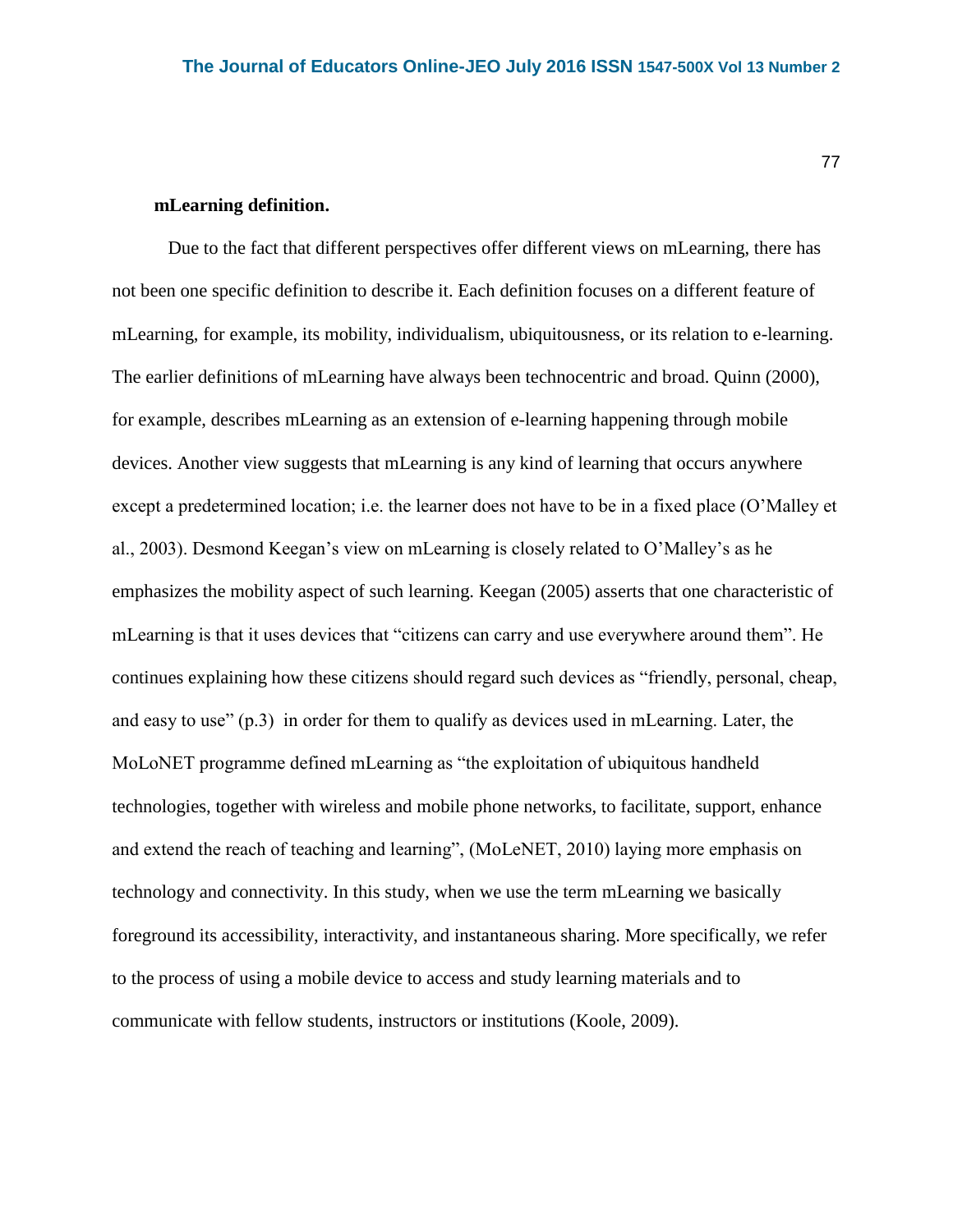# **Benefits of mLearning.**

In this digital age, the educational needs of the growing populations can hardly be met in a traditional classroom environment. Therefore, new and improved media are being adopted and used to serve those needs. Distance learning, e-learning, and mLearning proved their success and usefulness particularly for individuals who cannot attend classes due to financial, physical, or geographical reasons (Al-Fahad, 2009). There are many benefits of implementing mLearning in an educational context some of which are its reachability, motivating features, and social interactivity. One of these benefits is related the mobility and reachability of mLearning; learners can have access at their convenience, i.e. anytime and anywhere. (BenMoussa, 2003; Camponovo & Pigneur, 2003; Ng-Kruelle, Swatman, Rebne, & Hampe, 2002; Turban, Lee, King, Warkentin, & Chung, 2002). With mobile devices, users can access network information anytime, anywhere. (Hahn, 2008) This freedom allows learners more space and less stress, which eventually motivates and encourage them. Moreover, mLearning through using a mobile phone offers learners a more personalized experience as they have the opportunity to choose the time, place and learning content (Narayanasamy & Mohamed, 2013).

Another potential advantage of mLearning is the fact that it is very motivating for both traditional and non-traditional learners, which can lead to an increased understanding of the taught content (Nikana, 2000). It is also argued that through providing the learners with a variety of learning methods we motivate them and help them understand the curriculum content more easily and in depth (Nikana, 2000). The collaborative nature of mLearning encourages group discussions and provide instant feedback, which eventually reinforces learning and increases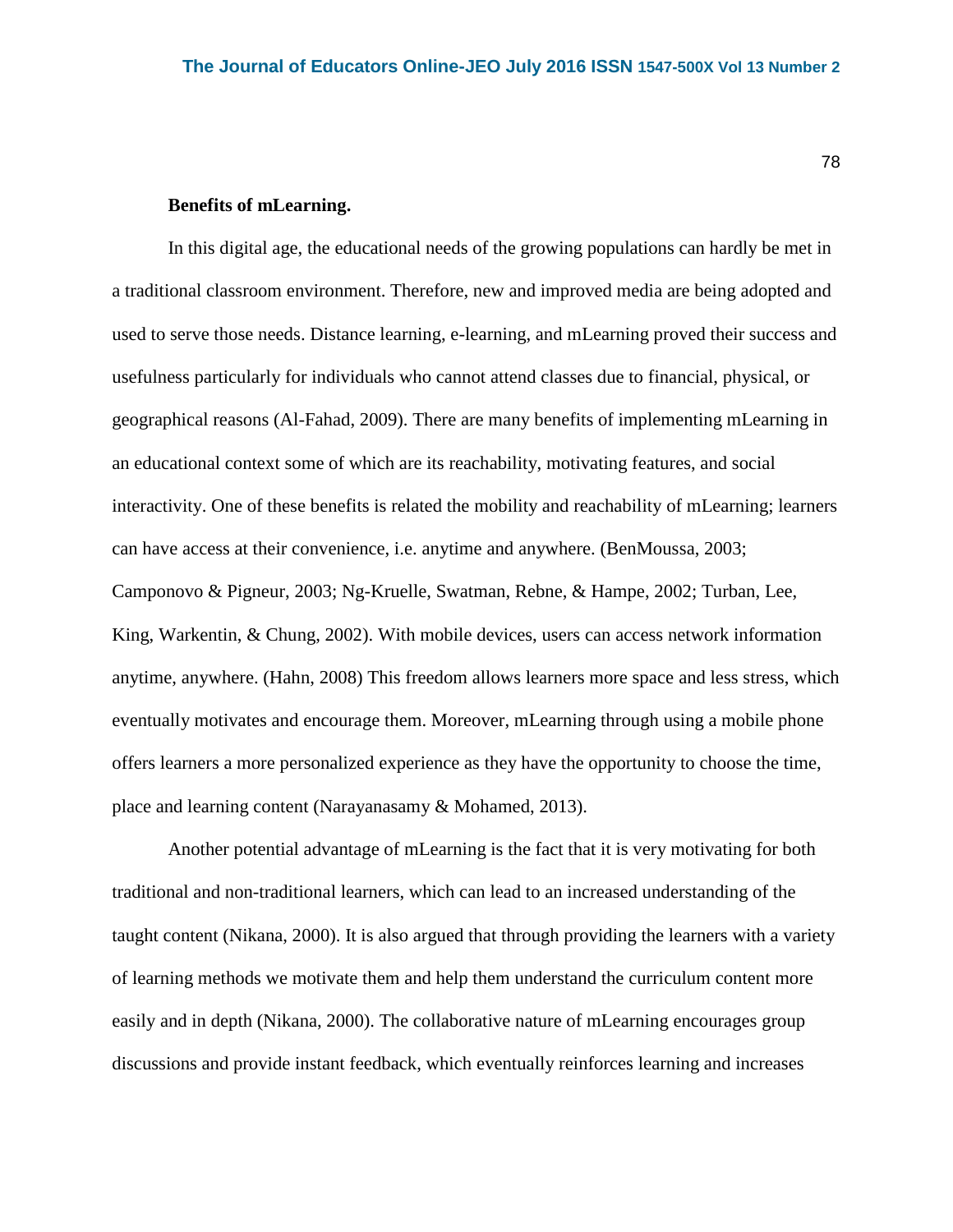memory retention, and the motivation to learn is basically related to the use of personal mobile devices rather than the tasks themselves (Goodison, 2001).

Social interactivity is among the advantages of mLearning discussed, which stresses on the freedom mLearning offers shy learners who avoid participating in class. It encourages such learners to express themselves and share their ideas with their colleagues in a less stressful environment (Nikana, 2000). When learners are posing their questions and comments within an app, a huge part of the intimidation factor is taken away from the introvert learners (McQuiggan, Kosturko, McQuiggan, & Sabourin, 2015)

Other benefits include the relatively inexpensive opportunities mLearning offers, the diverse multimedia content, ease of delivery, and connectivity.

### **Limitations of mLearning.**

The statistical data shows that mLearning does have a solid foundation, and there are many countries, specifically in Europe, where distance learning, e-learning, and mLearning have been introduced and implemented successfully (Wang & Higgins, 2006). The fact that mLearning is important and has its advantages has been well established by many researchers and educationalists. However, mLearning is still only considered for its assistance-only function, and it is argued that the potential of mLearning should not be exaggerated (Wang & Higgins, 2006).

Like any other approach, mLearning has its limitations, and below we shall discuss psychological and usability-related limitations. The psychological limitations build on the assumption that since mLearning happens anywhere and at anytime (Geddes, 2004), then realistically once learners are away from the traditional classroom, they prefer to use their mobile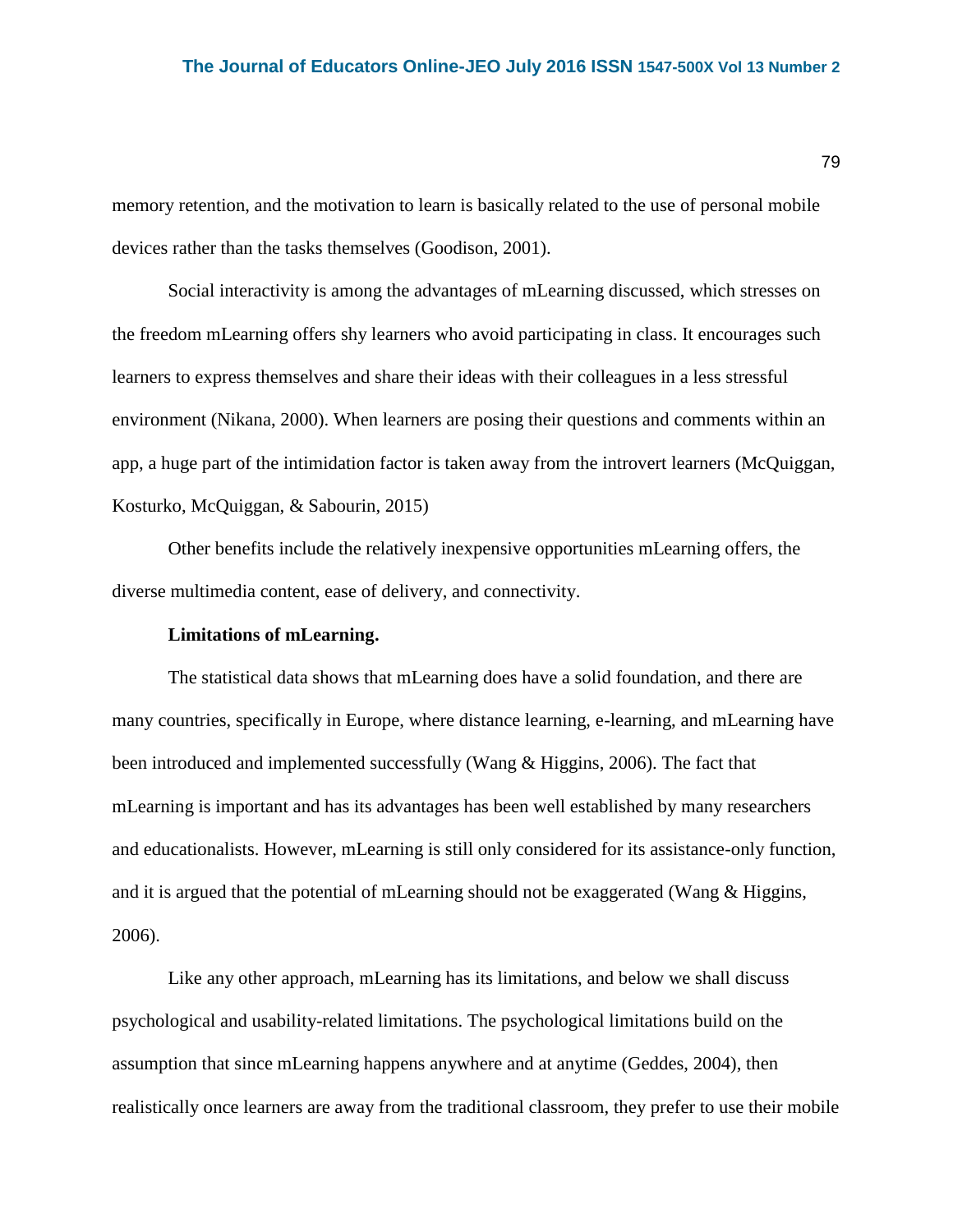80

devices to listen to music, watch movies, or update their status on social networking sites rather than use them for educational purposes (Wang & Higgins, 2006). Studies have shown that even in Japan, where mobile phones have come to be wearable computers and learners are thought to be the most likely to use such devices for learning, mobile devices are rarely used for educational purposes (Kimura, Goda, & Obari, 2011). Although the notion of using mobile phones in the classroom and outside it is motivating, if tasks are not chosen and planned carefully, learners may be unwilling to take part in the process as many lack the motivation needed to use mobile phone consistently. Moreover, even though scientists still have not proved that there is a direct connection between using mobile phones and brain, aural, or visual impairment, people still fear that constant use of mobile phones can cause serious health problems (Wang & Higgins, 2006). In 2005, a survey conducted in Europe showed that 60% of the participants agreed to restriction of mobile phones usage due to possible serious health risks (Siegrist, Earle, Gutscher, & Keller, 2005).

Kukulska-Hulme (2007) listed usability problems that include many aspects, one of which is the physical attributes that include small screen size, heavyweight, inadequate memory, and short battery life. Content and software application problems include a lack of built-in functions, the difficulty of adding applications, challenges in learning how to work with a mobile device, and differences between applications and circumstances of use. Moreover, there are network speed and reliability problems in addition to physical environment issues such as problems with using the device outdoors, excessive screen brightness, concerns about personal security, possible radiation exposure from devices using radio frequencies, the need for rain covers in rainy or humid conditions, and so on.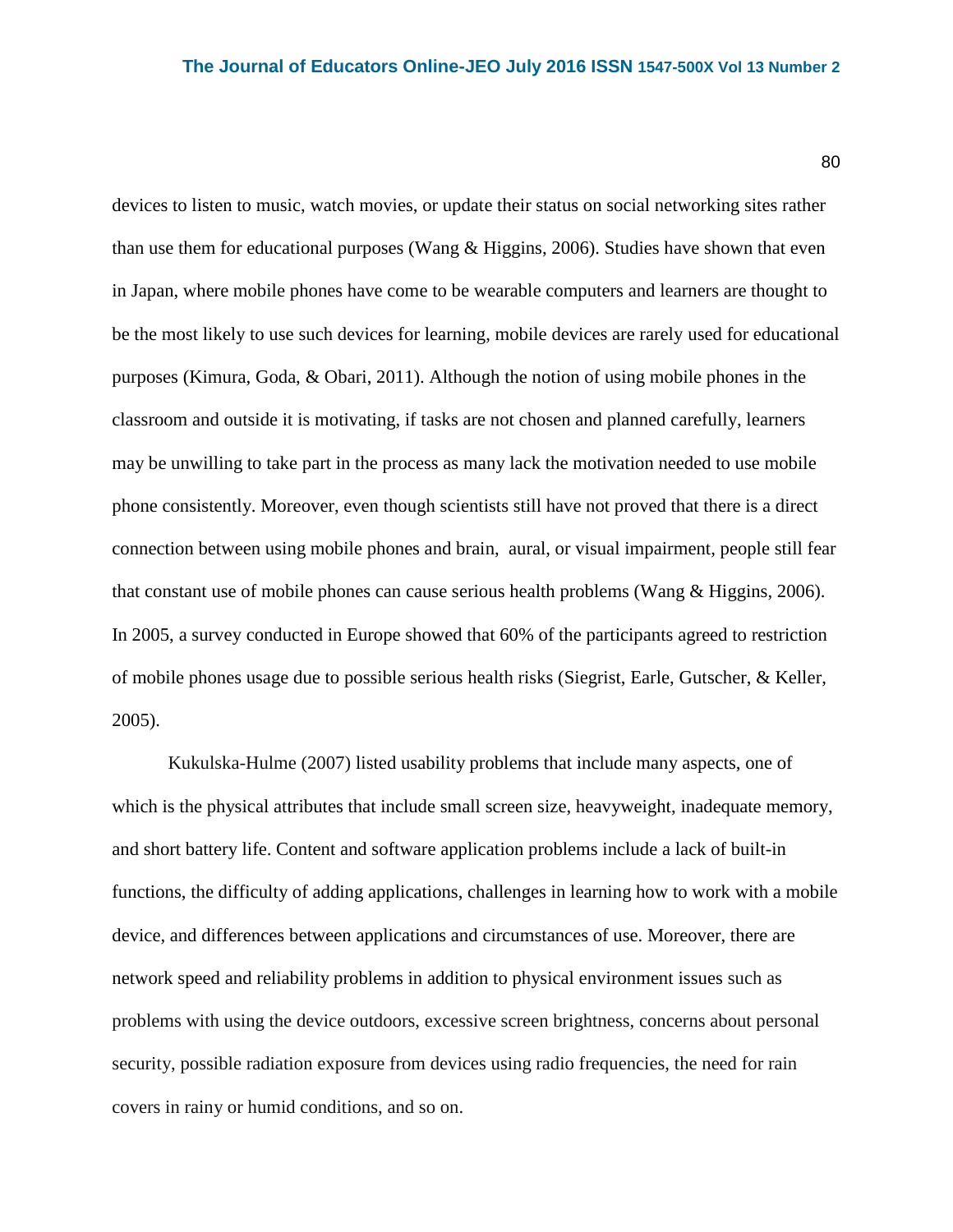### **mLearning for English Language Teaching**

Many researchers have tried to prove applicability of mLearning as modern ways of teaching and learning. Moreover, using mobile technologies have been demanded by learners who are somewhat forced to study anywhere and anytime (Evans, 2008). Since current portable devices respond to the needs of this generation, language learning is expected to benefit from the extensive possession of mobile devices such as phones and media players (Kukulska-Hulme, 2006). Although a number of researchers (Collins, 2005; Guerrero, Ochoa, & Collazos, 2010; Kukulska-Hulme, 2006; Ogata et al., 2006; Sandberg, Maris, & de Geus, 2010; Sarica & Cavus, 2009) have verified the advantages of mLearning in teaching English as a foreign or second language, a number of teachers are still hesitant to use mLearning in their curriculum.

Recorders and TVs have always been part of any traditional English language classroom. Then computers were introduced and studies have been conducted to study the effects of computer-based and web-based language learning in any educational environment. Researchers and educationalists have begun to investigate the use of technology as an instructional tool (Donmus, 2010) and it can be used to support collaborative learning (Fowler, Gasen, Roberts, & Saltzberg, 1996; Resta & Laferrière, 2007) or simply to encourage independent learning where foreign language learners have the opportunity to learn and practice a new language (Hoic-Bozic, Mornar, & Boticki, 2009).

Web 2.0 is the most recent internet-based technology and is currently used as a pedagogical tool to improve language learning and teaching. Studies have shown that Web 2.0 technologies, especially wikis, provide a great opportunity for collaborative writing activities (Cress & Kimmerle, 2008). Moreover, social networking sites have proven their usefulness in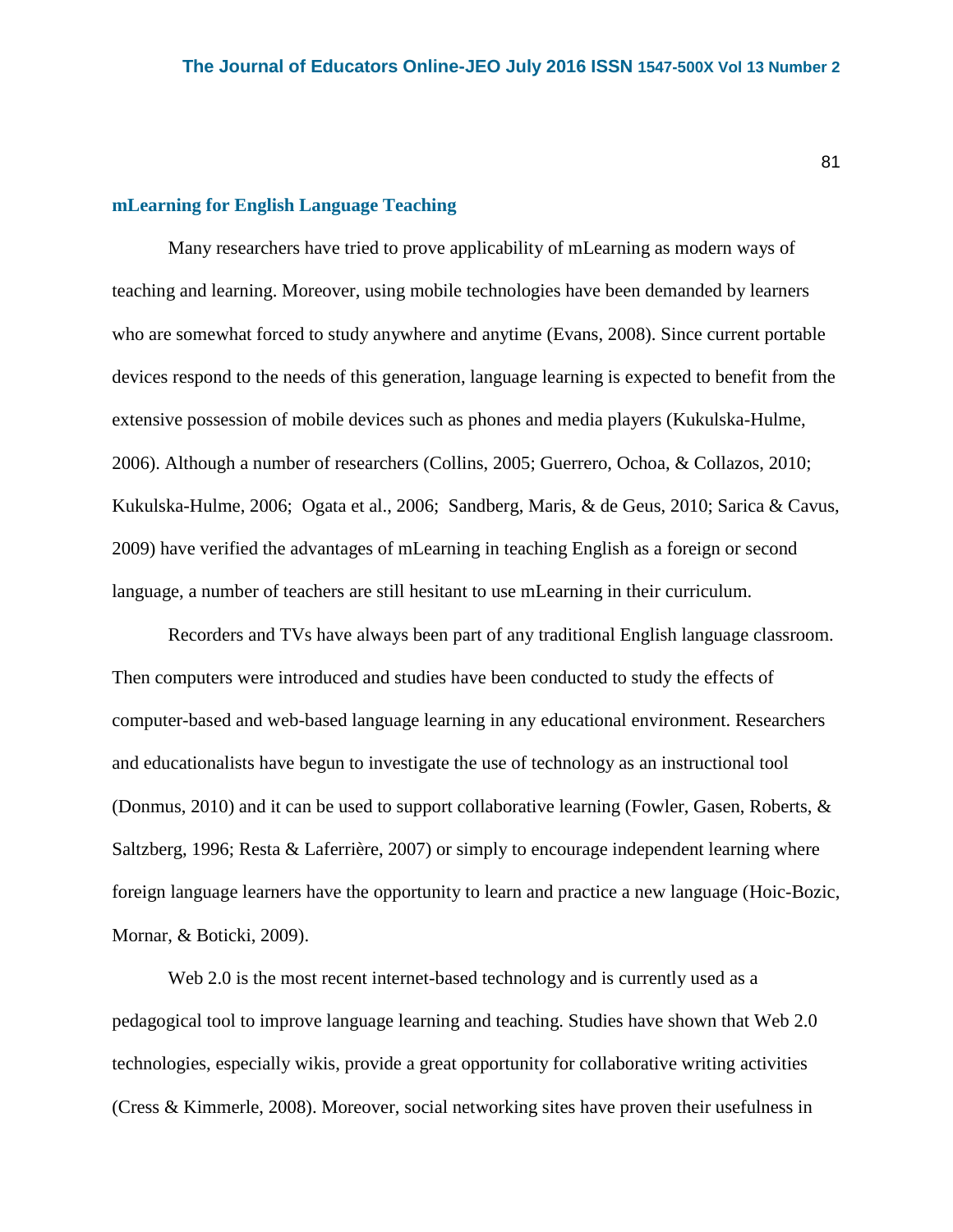improving learners' writing and reading skills as they help them use the language the have learned through writing or reading comments and messages (Sarica & Cavus, 2009). All in all, modern technologies can be considered as the infrastructure of any distance, electronic, or mLearning (Tayebinik & Puteh, 2012).

## **Learners' Perceptions of mLearning**

Most current research is focusing on using mLearning applications in higher education. However, in order to build a sufficient mLearning system, learners' needs and expectations should be taken into consideration to make sure that it is both useable and acceptable (O'Malley et al., 2003). A number of studies have emphasized the positive impact of mLearning, learners' degree of engagement, its rule in improving course content, its accessibility, and how it improves collaboration and interactivity (Lehner & Nösekabel, 2002; Wentzel, van Lammeren, Molendijk, de Bruin, & Wagtendonk, 2005). Moreover, relatively good number of these studies have tried to investigate learners' perception upon the use of mLearning applications and tools in higher education (Cruz e Costa, Ojala, & Korhonen, 2008; Jacob & Isaac, 2007). The majority of studies focus on learners' perception upon the deployment of mLearning; however, little research has been done on measuring their perception prior to the deployment of such applications and tools.

#### **Telegram Messenger**

Telegram is a cloud-based mobile and desktop messaging app with a focus on security and speed. Telegram has many advantages over the other apps, and there are many reasons why in this study Telegram Messenger has been chosen as the medium of instruction. Firstly, Telegram Messenger has a friendly interface. Secondly, unlike other messaging apps like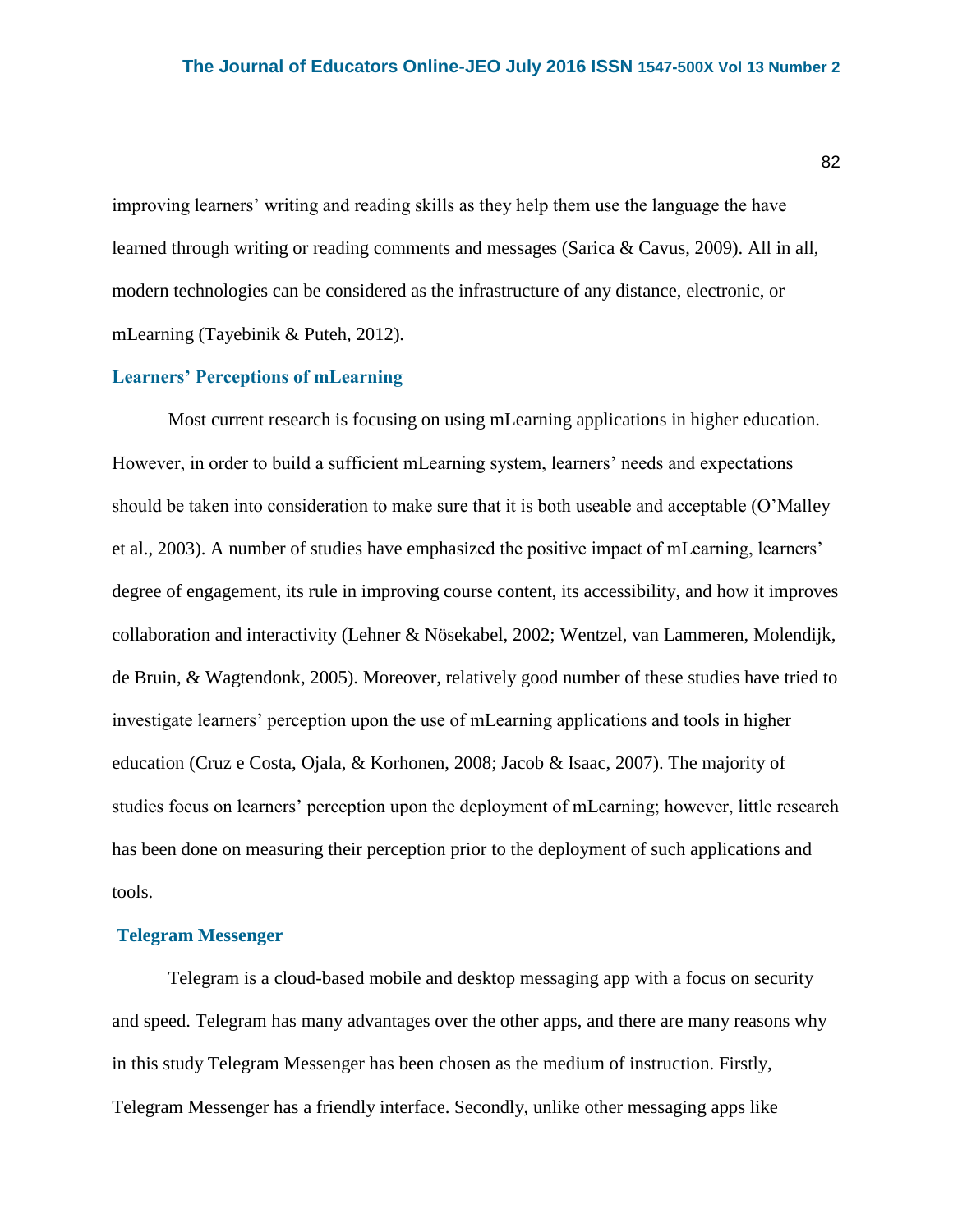Whatsapp, Telegram offers unlimited cloud storage; i.e. the size of the media and chats has no limits. Thirdly, Telegram is a free application that does not require any subscription fee nor does it show ads. Fourthly, users can access Telegram from multiple devices. Finally, The app prides itself on its enhanced security, which it attributes to time-tested algorithms which combine security with high-speed delivery and reliability ("Telegram Messenger," n.d.).

There is also a very important feature that makes Telegram the current preferred option, and it is related to sharing files. Telegram allows users to share all kinds of files with different extensions and sizes, which is something unattainable with other apps such as Whatsapp. Moreover, the number of members in a single group is relatively huge. A Telegram group can have up to 100 members. In addition, communication and interactivity are also key features as learners and their teacher can interact instantly, or it can be a one-way communication where the teacher sends messages and comments are restricted to have a better control over the group and organize the content.

#### **LITERATURE REVIEW**

Using mobile phones to teach and learn vocabulary started to appear in the literature only recently. For example, Browne and Culligan (2008), allowed learners to access vocabulary flash cards on their mobile phones, which proved to be beneficial due to the fact that learners were able to study at a time and place that suits them. In another study, Thornton and Houser (2005) asked learners to use their mobile phones in class to watch video lessons about English idioms, and then they were asked to answer short multiple choice questions to assess their understanding. The learners' feedback was positive as they found the method both fun and useful. Moreover, Levy and Kennedy (2008) sent SMS messages to their learners to review the material taught in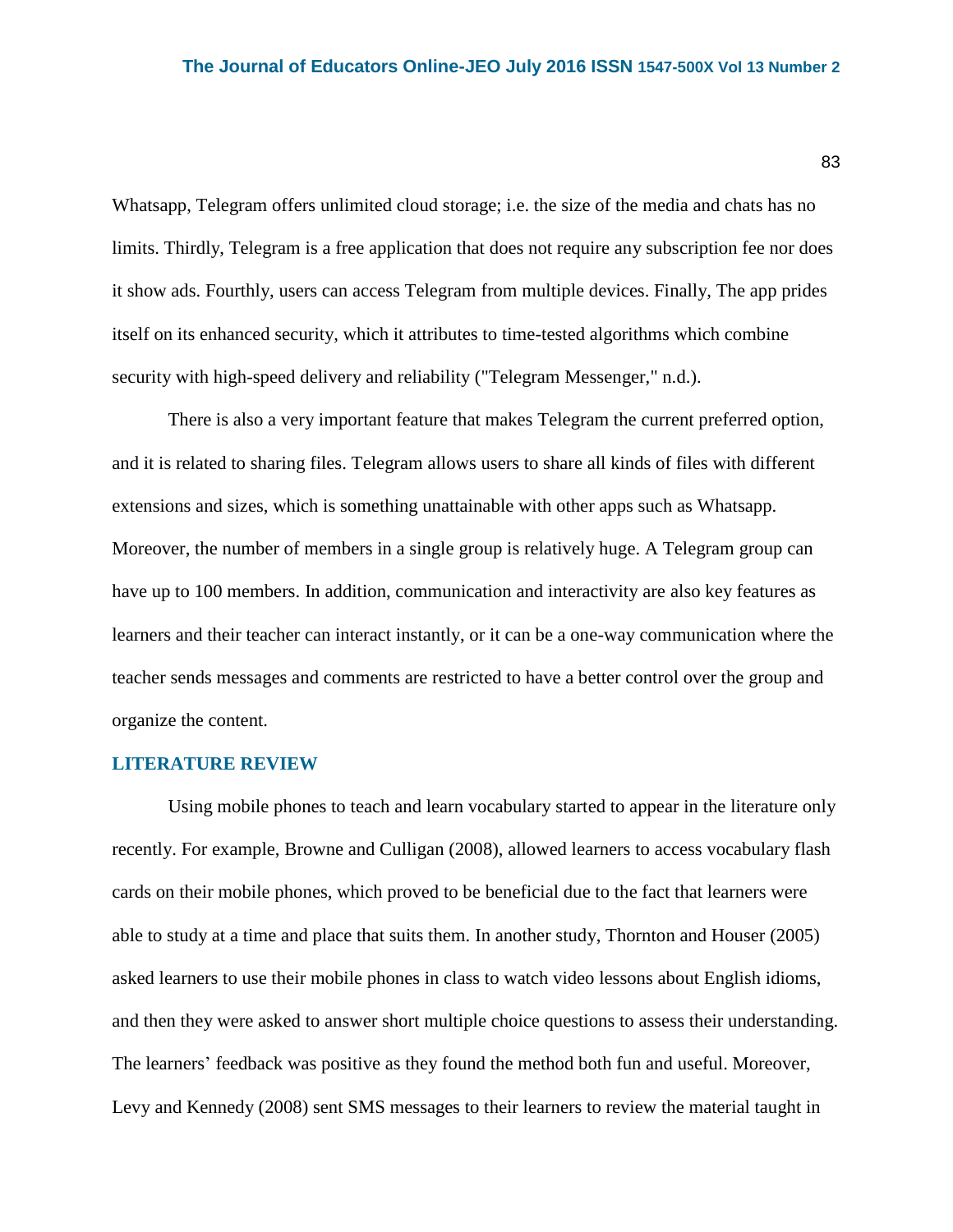class, and learners were also asked to perform internet searches about what they are going to tackle in class the next session. More interestingly, Thornton and Houser (2005) conducted three researches in mLearning, trying to investigate the effectiveness of using mobile phones to new vocabulary items to Japanese students studying English, which is relevant to this study. The idea was to send emails, including vocabulary lessons, to students who can check their mobiles at timed intervals. Video-enabled mobile phones were also used to explain idioms to students. Students feedback was positive, and they thought that using mobile phones to learn new vocabulary is "a valuable teaching method" (p. 217).

Kiernan and Aizawa (2004) employed mobile phones to teach learners the structures of the target language by exchanging emails. Kiernan and Aizawa (2004) further evaluated the use of mobile phones as tools for classroom learning. Freshman university students were surveyed and pre-tested to assess certain target learning structure. They were then subdivided into three groups: using cell phones text messages, using computer e-mail, and speaking. The study suggested that mobile devices prove to be an effective "language learning resource worthy of further investigation" (p.71). Lu (2008) investigated the application of the short message service (SMS) in second-language learning by examining the effectiveness of SMS vocabulary lists on the small screens of mobile phones. Results show that learners generally hold positive attitudes towards learning vocabulary by mobile phone.

In a study in Oman, Al-Aameri (2011) investigated the actual use and practices of mobile phones in teaching English at the University of Sultan Qaboos. Their behavior and attitude toward using mobile phones in educational and instructional environments were investigated, along with the problems they face during the process of learning a new language by this medium.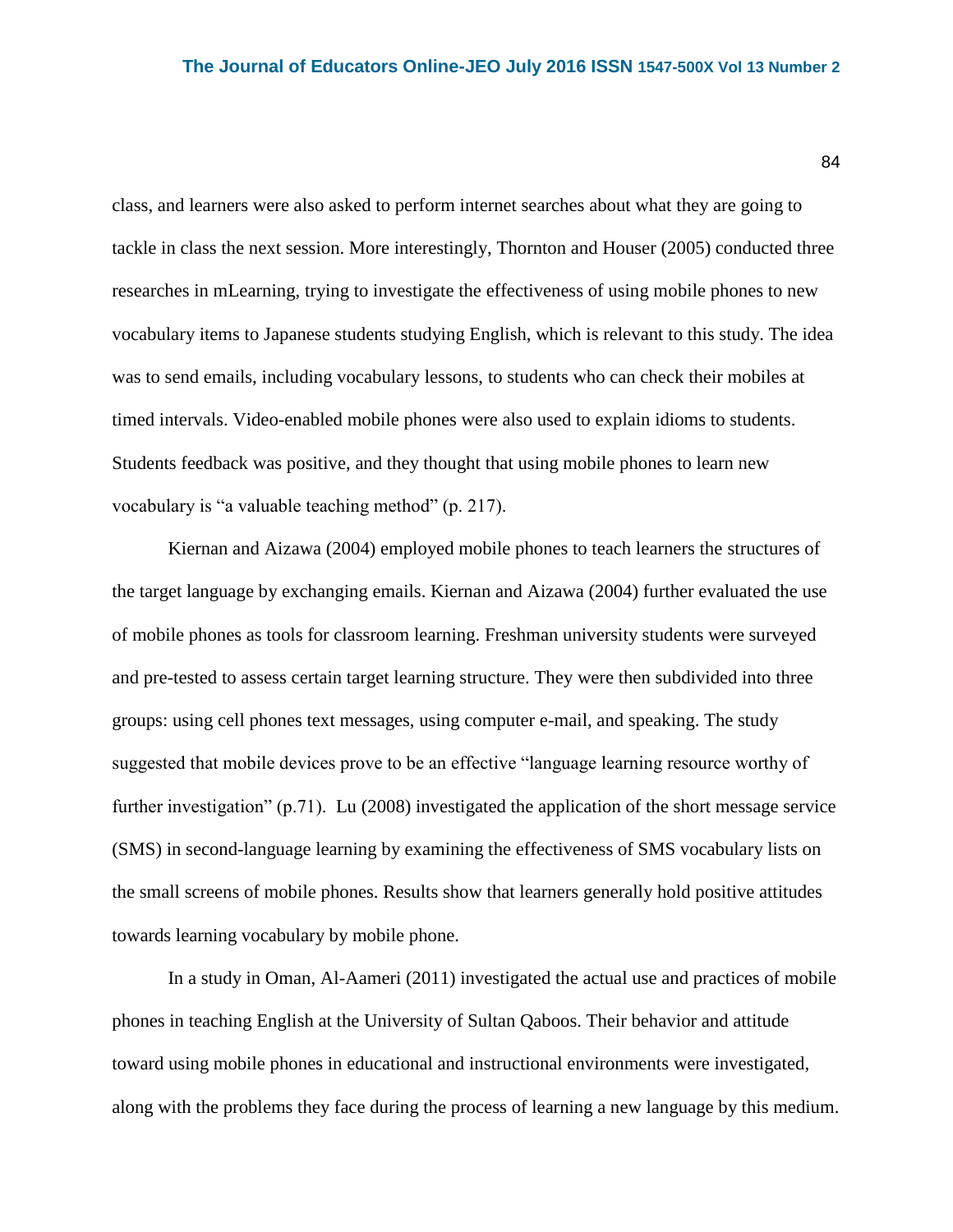The researcher administered a questionnaire to a sample of 100 students taking an intensive English course for the sciences program at Sultan Qaboos University. The findings show that the use of mLearning in the classroom is still limited. They also prove that students do like to use mobile phones, whereas teachers in Oman do not encourage this method of teaching because of concerns that such devices are great distractors for both teachers and students.

Hayati, Jalilifar, and Mashhdi (2013) used SMS to teach English idioms to Persian students. The result of their study showed that m-learners learned more compared with traditional learners. Most students valued the mLearning, considering it a highly effective medium. Badaki, Naderi, and Ayati (2013) studied the effects of mLearning on students' achievement in medical science. Result showed mLearning affected students' achievement positively, increased motivation to learn, and made learners more active.

Another study by Hwang, Wu, Zhuang and Huang (2013) found that mLearning has a positive effect in learning by improving students' learning achievements with less cognitive load than traditional learning. A study by Jabbour (2013) on Lebanese students found that mLearning has positive effects on both students' learning and the interaction with other students and instructor. Amry (2014) conducted a study in Saudi Arabia to assess the effects of mLearning on students' attitudes and achievement. Results showed a significant difference in students' achievement because of the mLearning setting. Findings revealed that mLearning has allowed learners to access learning resources anywhere anytime, which allows them to learn more and therefore has a high positive impact on their test scores.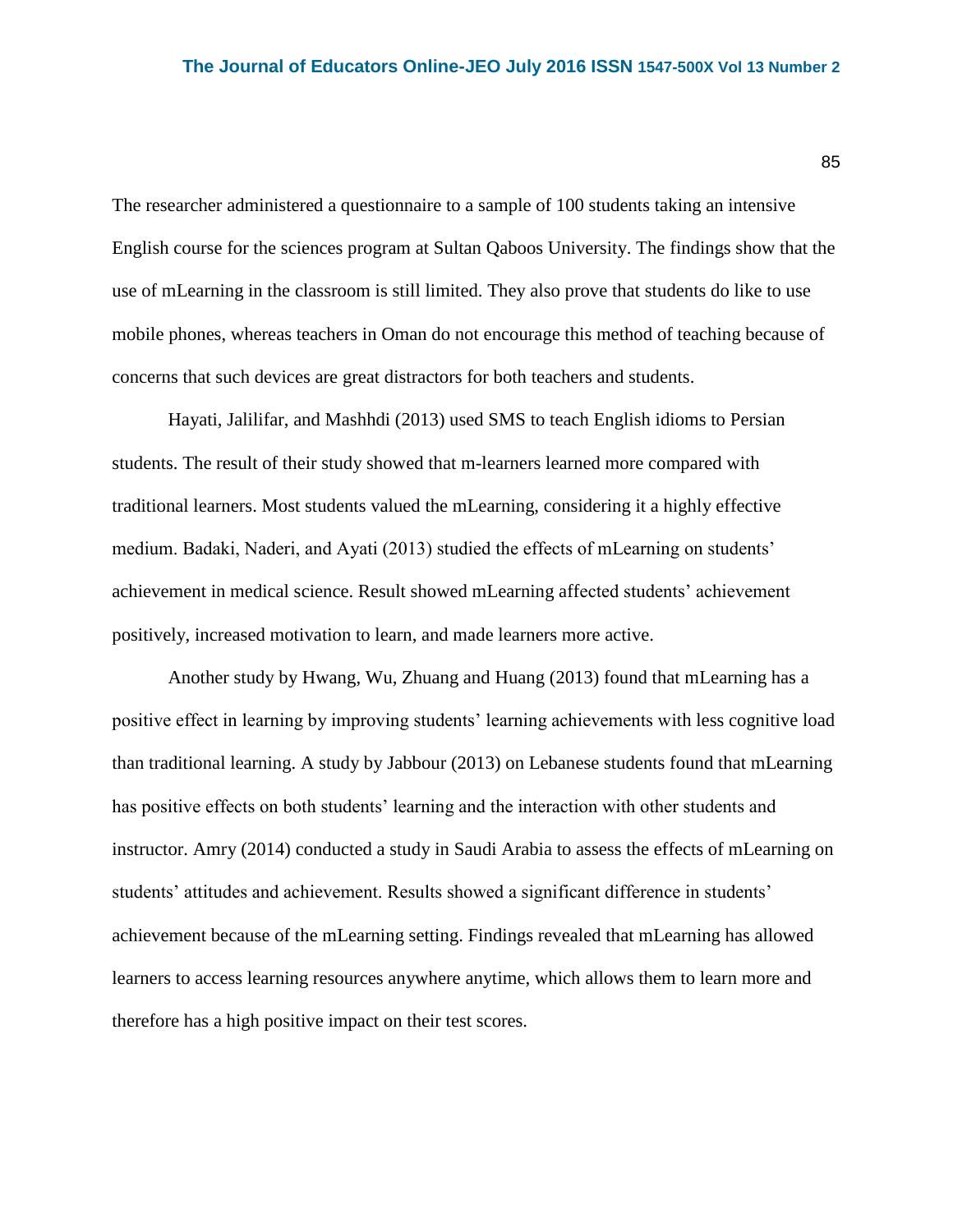#### **METHODOLOGY**

#### **Participants**

The participants were 40 undergraduate students studying at the Faculty of AHS, Kuwait University. They were all enrolled in course 181. The class was not streamed, and the students were randomly assigned by the faculty's student affairs office. All participants were females aged 18-20 years in their first academic year. They were randomly divided into two equal-sized groups with 20 students in each group.

#### **Research Design**

An experimental research design was used to test the effects of using mobile phone applications on learning vocabulary and learners' performance in grammar and writing quizzes. To combat any fatigue, order, sequence, or practice effects, the researchers opted for a counterbalanced design. In a repeated measure design, counterbalancing is a method used to control for order effects by exposing each subject to all, or randomly selected, orders of treatment (Cozby, 2009). In experiments where subjects are exposed to all of the treatments (repeated measures design), the behavior of the subjects can be affected by fatigue and other extraneous factors. To avoid this, counterbalanced design is considered one of the best techniques that reduce the possible influence of the order of treatment or other factors affecting the results.

In this study, the simplest type of counterbalanced measure design was used where there are two conditions, A (traditional) and B (mobile). The goal was to test every subject for both conditions. Hence, we divide the subjects into two groups, as in (Table 1), where one group was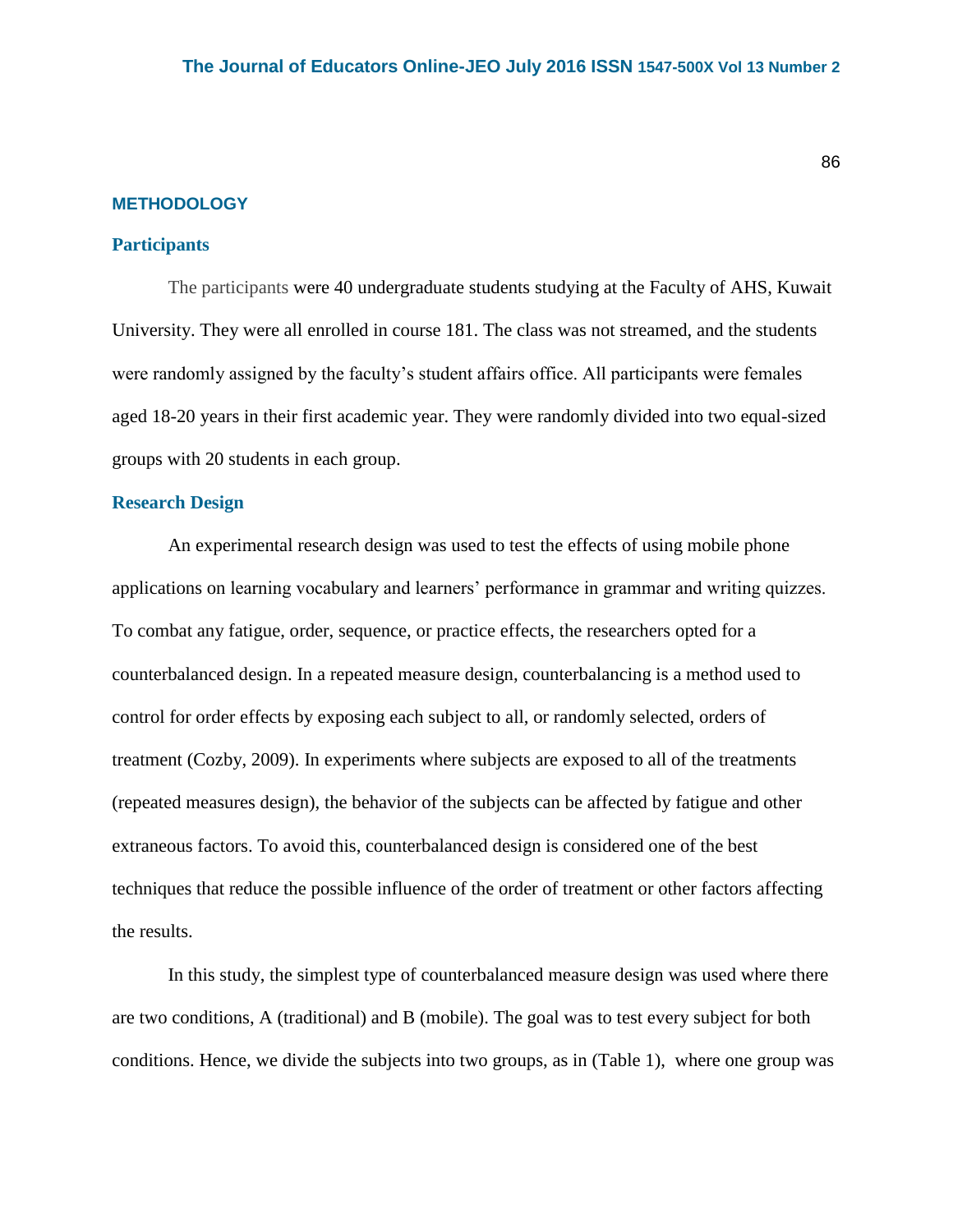treated with condition A while the other with condition B, then following that each group was treated with the opposite condition.

Table 1

|            | $\cdot$<br>ີ    |                     |           |  |
|------------|-----------------|---------------------|-----------|--|
|            | Group One       | Group Two           | Time span |  |
| Condition  | A (Traditional) | B (Mobile)          | 6 weeks   |  |
| Assessment | Unified Test    | Unified Test        |           |  |
| Condition  | B (Mobile)      | A (Traditional)     | 6 weeks   |  |
| Assessment | Unified Test    | <b>Unified Test</b> |           |  |
|            |                 |                     |           |  |

*Counterbalanced order for the two groups* 

## **Procedure**

This study investigates the effectiveness of using mobile phones to teach new English lexical items to students at the College of Allied Health Sciences (AHS) at Kuwait University. Recognizing the importance of English to future health care professionals, the faculty of AHS at Kuwait University offers four English language courses for those who intend to be health-care workers. The courses focus mainly on the two receptive skills: reading and listening, and the productive skills: writing and speaking. Vocabulary is also taught, yet less emphasis is placed on teaching this (sub)skill as little time is available to teach the vocabulary extensively and communicatively. Students at AHS are expected to pass each course with a minimum of 120 new lexical items. However, due to the lack of sufficient time and the large numbers of students, the researchers decided to experiment by utilizing mLearning to teach students new lexical items in a more interactive and motivating way. The experiment was conducted within a period of 12 weeks; both groups were tested every six weeks.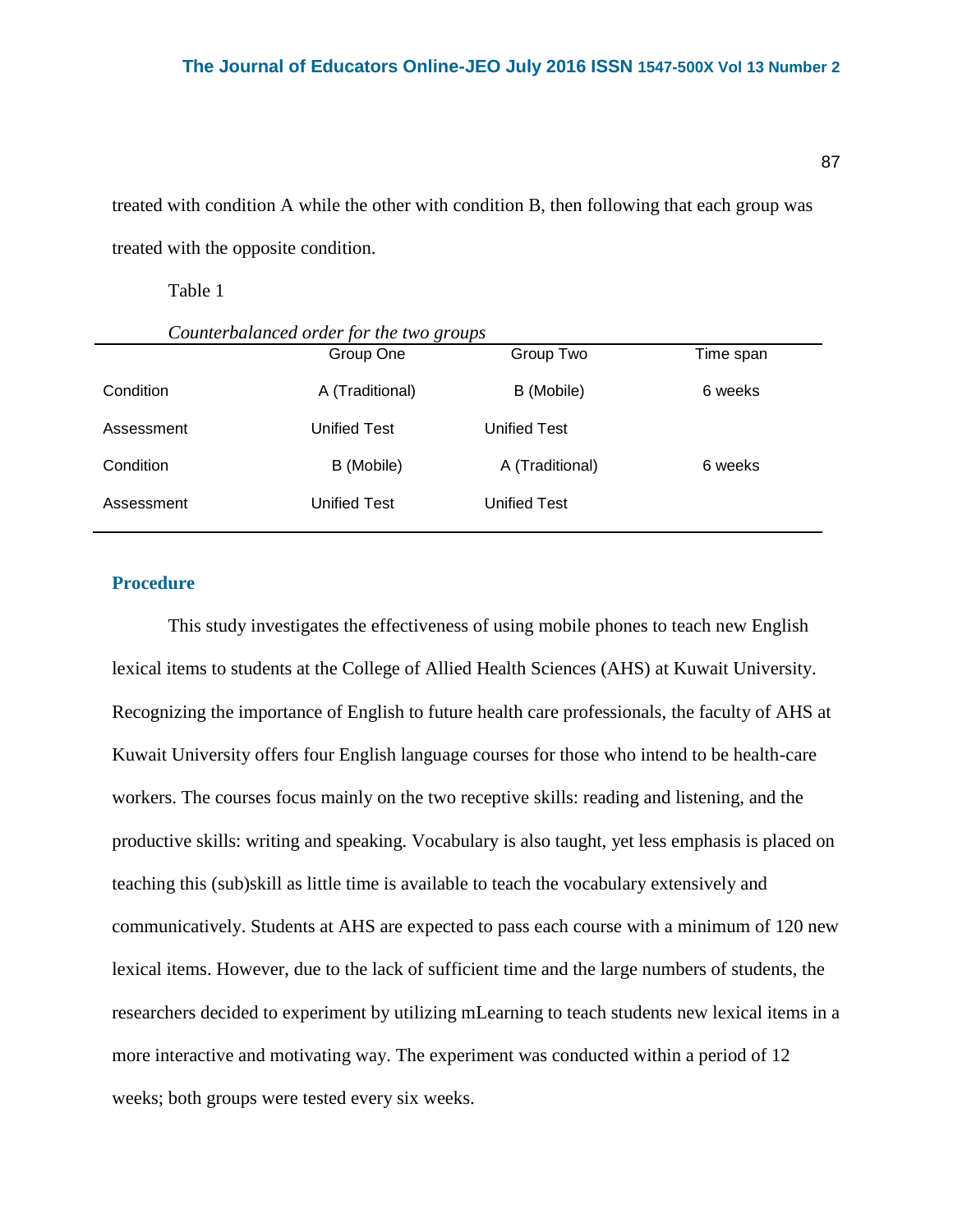First, two conditions of teaching were prepared, (A): *traditional*, and (B): *mobile learning*. In condition (A), the traditional, face-to-face method of teaching was used. In condition (B) mobile learning was utilized through the use of a mobile phone application called Telegram Messenger and every day, for six weeks, one lexical item was sent to the learners on their mobile phones; the message included the lexical item, its part of speech, its definition, example sentences, Arabic translation, visual representation, pronunciation, and sometimes a short (YouTube) video in case of a procedure or medical process. Messages were sent at different times during the day, but never on weekends or after 9 pm.

Second, the sample was split into two groups (1) and (2) with 20 students in each group, and both groups were tested every six weeks. During the first six weeks group (1) was taught new lexical items using the traditional method of teaching (condition A) while Telegram messages (condition B) were used to teach the exact same words to group (2); then both groups were tested. Later, for another six weeks, group (1) was taught a new list of words using Telegram Messenger (condition B), whereas group (2) was taught traditionally (condition A), and both groups were tested again by the end of the 12th week. The tests were unified, and the same language teacher taught both groups under both conditions.

## **Tools**

Several tools were used in this research. Two multiple-choice vocabulary tests with forty items, two multiple-choice grammar tests with forty items each, and two writing tests were used to measure students' understanding and improvement in the subject taught. All tests were standardized and formally prepared. They were reviewed by the course coordinator and a group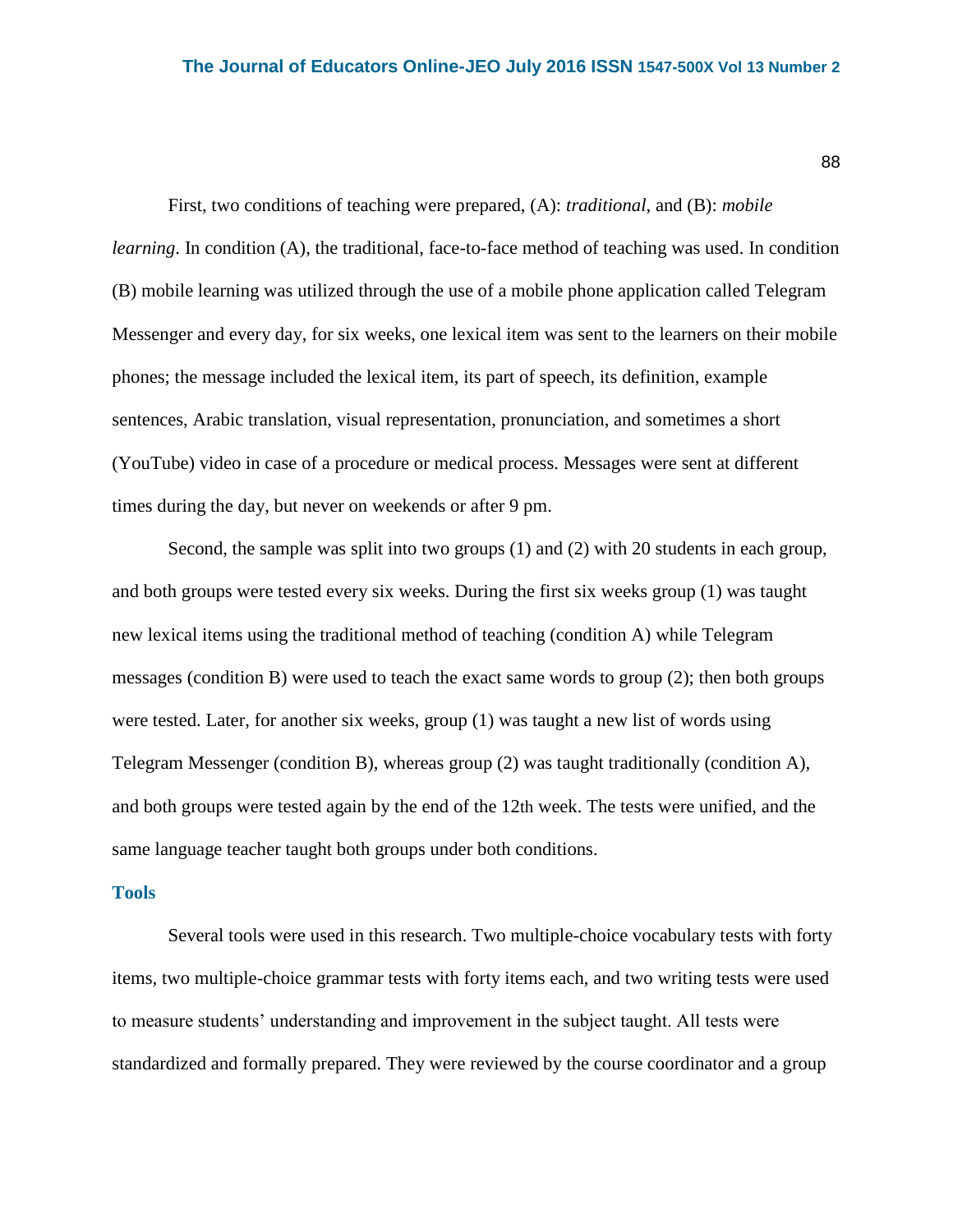89

of teachers to ensure their content validity. They have been tested on large sample populations and have been revised to eliminate any invalid or unreliable items.

## **Methods of Analysis**

For this study, various methods of analysis, including descriptive and inferential statistics, were used to scrutinize the data collected. The descriptive analysis measures conducted were means and standard deviations. These procedures were used to describe the overall performance on the tests. Pearson correlation was used to calculate the reliability of the multiple choice tests (test-retest technique). To compare the means between the two groups and calculate the difference within each before-and-after both measurements the paired-samples t-test was used.

## **Data Analysis**

As shown in Table 2, descriptive analysis indicated that students did better in the mLearning condition (B) than they did in the traditional condition (A) in all tests and overall test scores.

### Table 2

| Means and standard deviations of participants' performance in the tests |                   |                   |                |                   |         |                   |                |                   |  |
|-------------------------------------------------------------------------|-------------------|-------------------|----------------|-------------------|---------|-------------------|----------------|-------------------|--|
| <b>Test</b>                                                             | <b>Vocabulary</b> |                   | <b>Grammar</b> |                   | Writing |                   | <b>Overall</b> |                   |  |
| <b>Condition</b>                                                        | Mean              | Std.<br>Deviation | Mean           | Std.<br>Deviation | Mean    | Std.<br>Deviation | Mean           | Std.<br>Deviation |  |
| <b>Traditonal</b> (A)                                                   | 30.98             | 5.28              | 41.76          | 5.90              | 34.00   | 3.33              | 106.74         | 11.56             |  |
| mLearning $(B)$                                                         | 35.55             | 5.03              | 44.16          | 5.60              | 34.31   | 3.64              | 114.02         | 12.45             |  |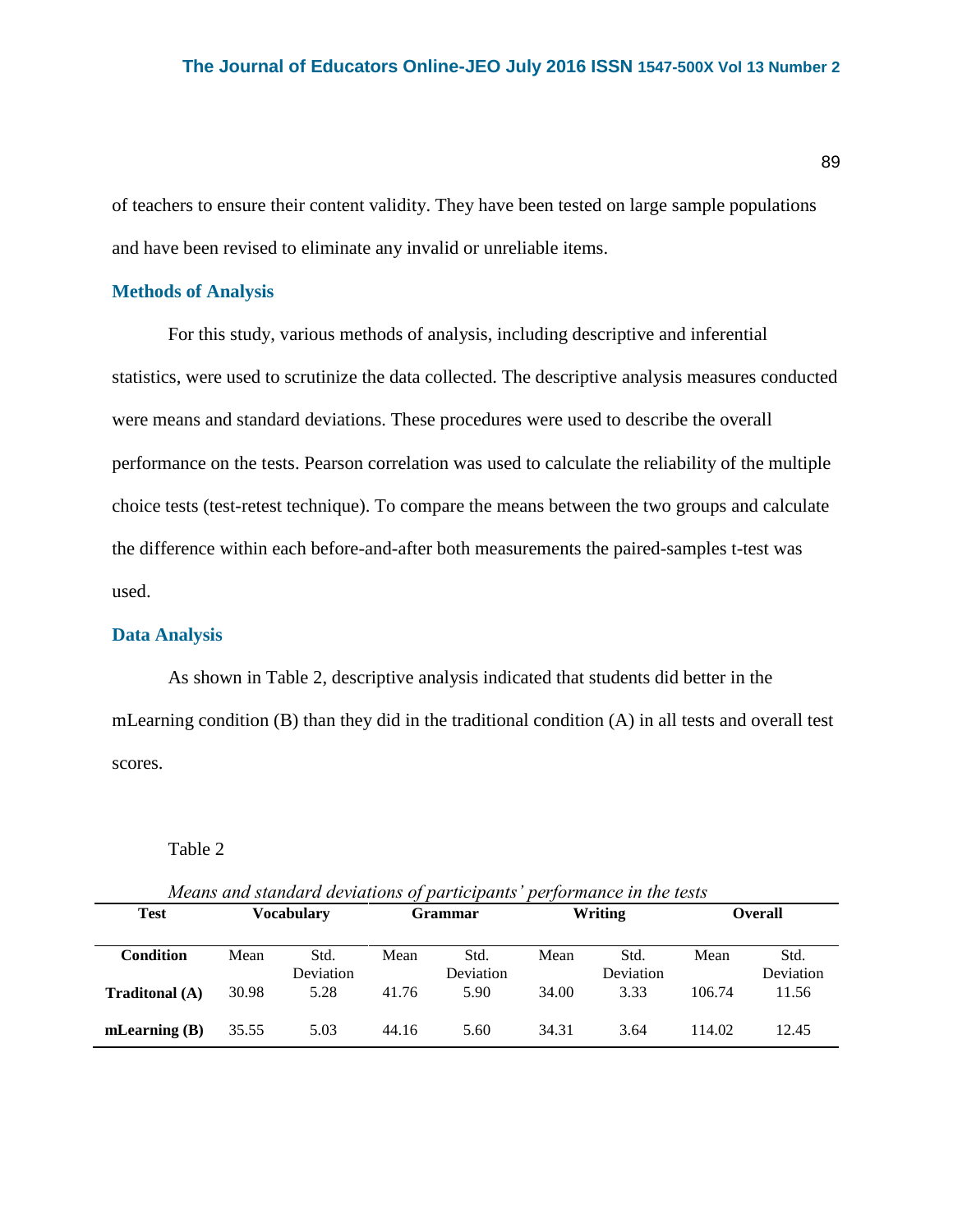In order to test if there was a significant differences in the students' performance between the two conditions, paired sample t-test was used to compare differences in the overall test scores.

Table 3

| Result of paired sample t-test of participants overall score in the two conditions |                           |                   |                       |                                                                          |         |           |    |          |  |  |
|------------------------------------------------------------------------------------|---------------------------|-------------------|-----------------------|--------------------------------------------------------------------------|---------|-----------|----|----------|--|--|
|                                                                                    | <b>Paired Differences</b> |                   |                       |                                                                          |         |           | df | Sig. (2- |  |  |
|                                                                                    | Mean                      | Std.<br>Deviation | Std.<br>Error<br>Mean | 95% Confidence<br>Interval of the<br><b>Difference</b><br>Upper<br>Lower |         |           |    | tailed)  |  |  |
| Traditional -<br>mLearning                                                         | -7 29                     | 8.44              | 1.33                  | $-9.98$                                                                  | $-4.59$ | ۰<br>5.46 | 39 | .000     |  |  |

Results showed a significant difference (alpha =  $0.05$ ) in the overall test score:  $t(39)$ = -

5.46,  $p < 0.001$ ,  $d = 0.43$ . Students' performance in the overall score of the mLearning condition was better (*M*=114.02, *SD* =12.45) than the traditional condition (*M* =106.74, *SD* = 11.56).

To gain a deeper understanding of which area of language learning was more affected by the

mLearning strategy, paired sample t-tests were run to compare each of the three parts of the test:

grammar, writing, and vocabulary.

Table 4

*Results of paired sample t-test of participants score in the three subtests in the two conditions*

|                        | <b>Paired Differences</b> |                |               |                                              |         |         | df | Sig.           |
|------------------------|---------------------------|----------------|---------------|----------------------------------------------|---------|---------|----|----------------|
|                        | Mean                      | Std.<br>Deviat | Std.<br>Error | 95% Confidence Interval of<br>the Difference |         |         |    | (2-<br>tailed) |
|                        |                           | ion            | Mean          | Lower                                        | Upper   |         |    |                |
| $Voc(A) - Voc(B)$      | $-4.58$                   | 4.46           | .705          | $-6.00$                                      | $-3.15$ | $-6.49$ | 39 | .000           |
| Gram (A) – Gram<br>(B) | $-2.40$                   | 4.06           | .643          | $-3.70$                                      | $-1.10$ | $-3.73$ | 39 | .001           |
| Wri $(A)$ – Wri $(B)$  | $-313$                    | 3.37           | .533          | $-1.39$                                      | .766    | $-586$  | 39 | .561           |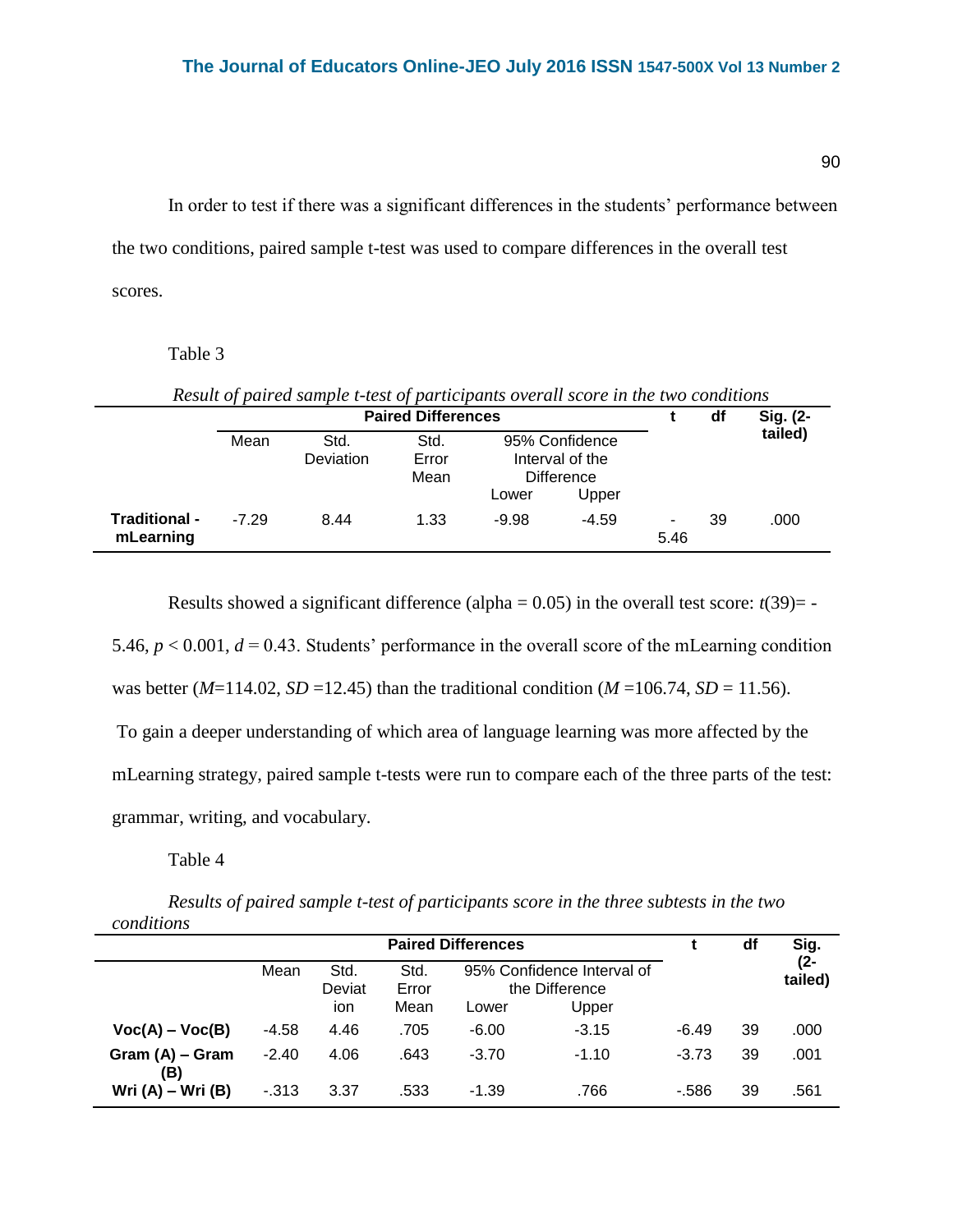Results showed a significant difference (alpha =  $0.05$ ) in the vocabulary test score  $t(39) = -6.49$ ,  $p < 0.001$ ,  $d = 0.519$  as the students' performance in Vocabulary test (B) (i.e., after mLearning) was better ( $M = 35.55$ ,  $SD = 5.03$ ) than Vocabulary test (A) ( $M = 30.98$ ,  $SD = 5.28$ ). Results also showed a significant difference (alpha =  $0.05$ ) in the Grammar test score  $t(39) = -3.73$ ,  $p = 0.001$ ,  $d = 0.263$  as the performance in Grammar test (B) (i.e., after mobile learning) was better ( $M =$ 44.16,  $SD = 5.60$ ) than Grammar test (A) ( $M = 41.76$ ,  $SD = 5.90$ ). Conversely, the results indicated no significant differences (alpha =  $0.05$ ) in the Writing test score,  $t(39) = -0.586$ ,  $p =$  $0.561, d = 0.009$ .

## **Results and Discussion**

In this study, students used their mobile phones outside the classroom to learn new vocabulary essential to their studies, specifically medical and allied health terms. According to the results of this study, using mLearning to teach students new vocabulary helped them a great deal in understanding the new words, and eventually comprehension of these new words helped them to pass their grammar quizzes easily and successfully, but barely affected their writing. The findings show that using mobile phone applications to teach students new vocabulary is effective as the results indicate that their overall performance generally improved. These results are in agreement with the studies of Badaki, Naderi, and Ayati (2013), Hayati, Jalilifar, and Mashhdi (2013), Mitra and Steffensmeier (2000), which found mLearning to be effective in teaching and learning situations. When it comes to vocabulary, the results of the paired-samples t-test have shown that post-test scores are statistically higher than the pre-test scores, and this means that students scored higher in the vocabulary test at the end of the study, which indicates that using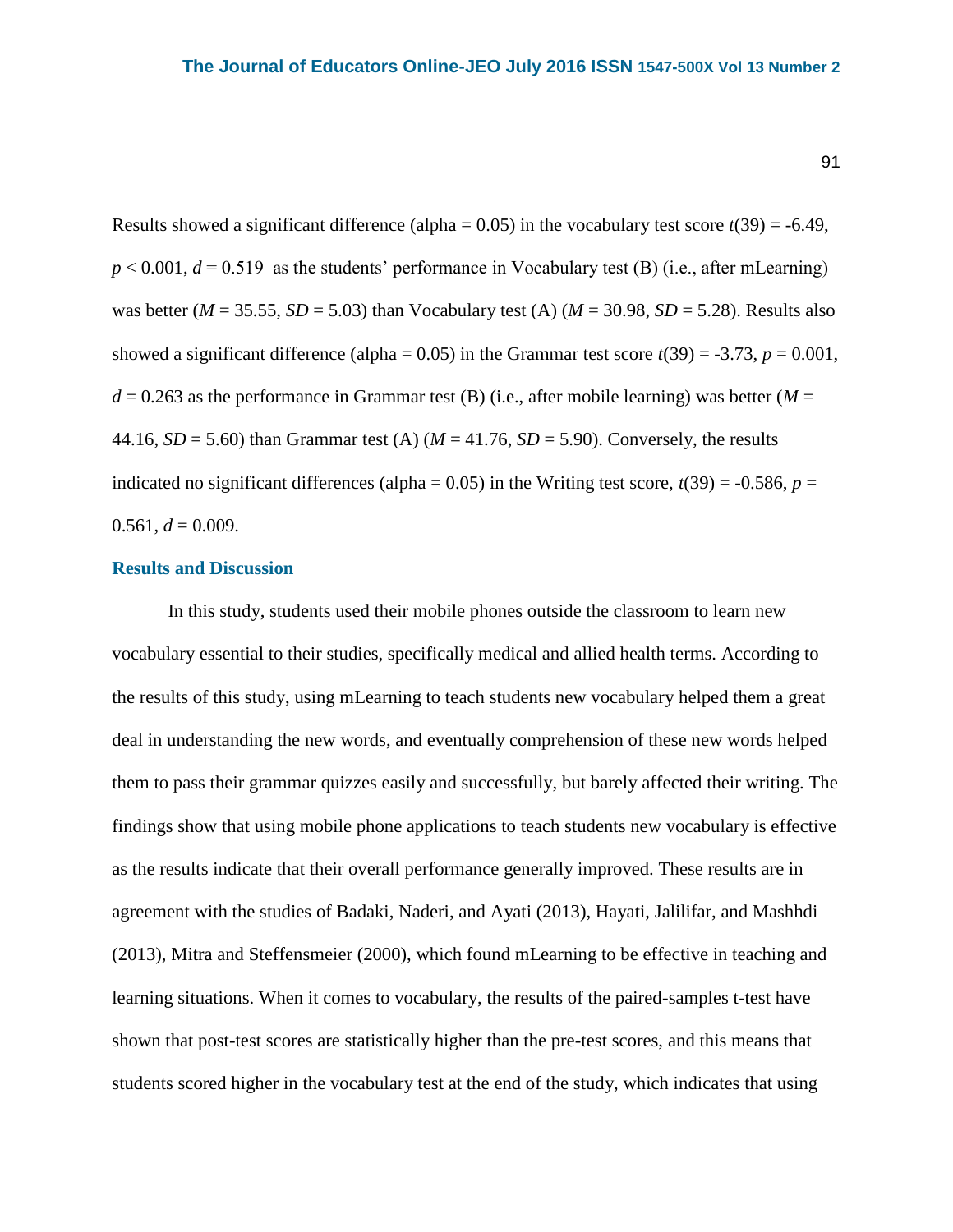mobile phone applications improves students' performance greatly especially when compared to traditional methods of teaching, which confirms the findings of Amry (2014), Hwang, Wu, Zhuang, and Huang, (2013), and Jabbour (2013), who found that mLearning had a positive impact on students' achievement.

The current study offers five principal findings. The first is that the employment of mLearning increases learners' ability to learn and use new vocabulary properly. The second finding indicates that learners' improved performance in vocabulary positively affects their performance in grammar. The third finding, however, shows that using mobile phones to teach students new vocabulary had little impact on students' performance in writing. Writing tests scores did not show much change after the use of mLearning. In fact, some studies assert that the impact of technology on students' performance in some areas is not significant (Avers, 2004). The fourth finding shows that using mobile phones to teach a foreign language, in this case medical and allied health, vocabulary is a more effective approach to acquiring that language. Similarly, the final finding demonstrates that mobile phone use has a positive impact on the academic performance of students in general. Students showed positive attitudes toward the use of mobile phones in learning new vocabulary, and they enjoyed and participated daily in the process. This result agrees with the findings of Al-Aameri (2011); Hayati, Jalilifar, and Mashhdi (2013); and Thornton and Houser (2005) as their results show that learners generally have a positive attitude toward mLearning. It also confirms the findings of Jonassen, Carr, and Yueh's (1998) study, which reveals that mixing pleasure with learning is one of mLearning's biggest benefits.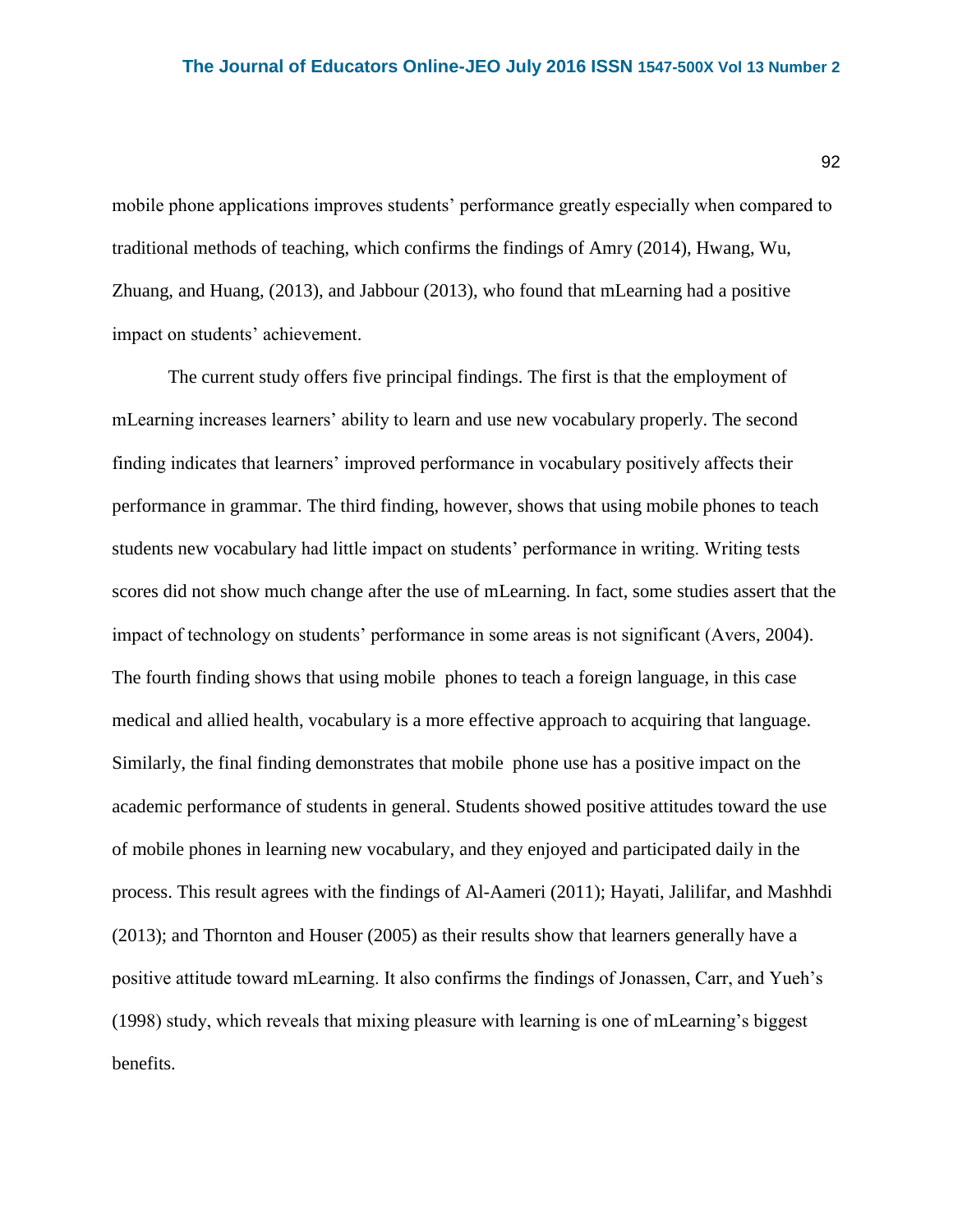## **CONCLUSION**

In conclusion, it can be said that the use of mobile phones for language teaching and learning can be more effective than traditional methods of learning. Mobile phones can and should be used for learning and teaching purposes because they are easy to operate, accessible to all, and preferred by many learners.

The study showed that students were intrinsically motivated to use their mobiles to learn new terms because they realize that the acquisition and use of medical and allied health vocabulary is of crucial importance to their current studies and future professions. The overall results did show that using mobile phones to teach new lexical items is more effective than applying traditional vocabulary teaching and learning methods. Students' scores in the grammar tests showed how the deployment of mLearning positively affect their understanding. This is due to the fact that learning new vocabulary through mLearning eased answering the grammatical questions without any ambiguity related to difficult wording. The study also demonstrated that using mobile phones to teach vocabulary did not have a significant effect on writing skills; students' performance in writing tests remained the same. It is our conclusion that instructors should benefit from mLearning as one of the effective and motivating methods of instructions.

The results indicated that mobile phones can be used in many different ways to teach and learn technical and semi-technical vocabulary easily outside the classroom. Currently existing mobile phone applications and programs under development can be employed to teach not only vocabulary but also other grammar-related topics. It is crucial to mention, however, that grammar and writing skills need different types of treatment and presentation because these are more complex skills. Applications such as Telegram can be used to review students'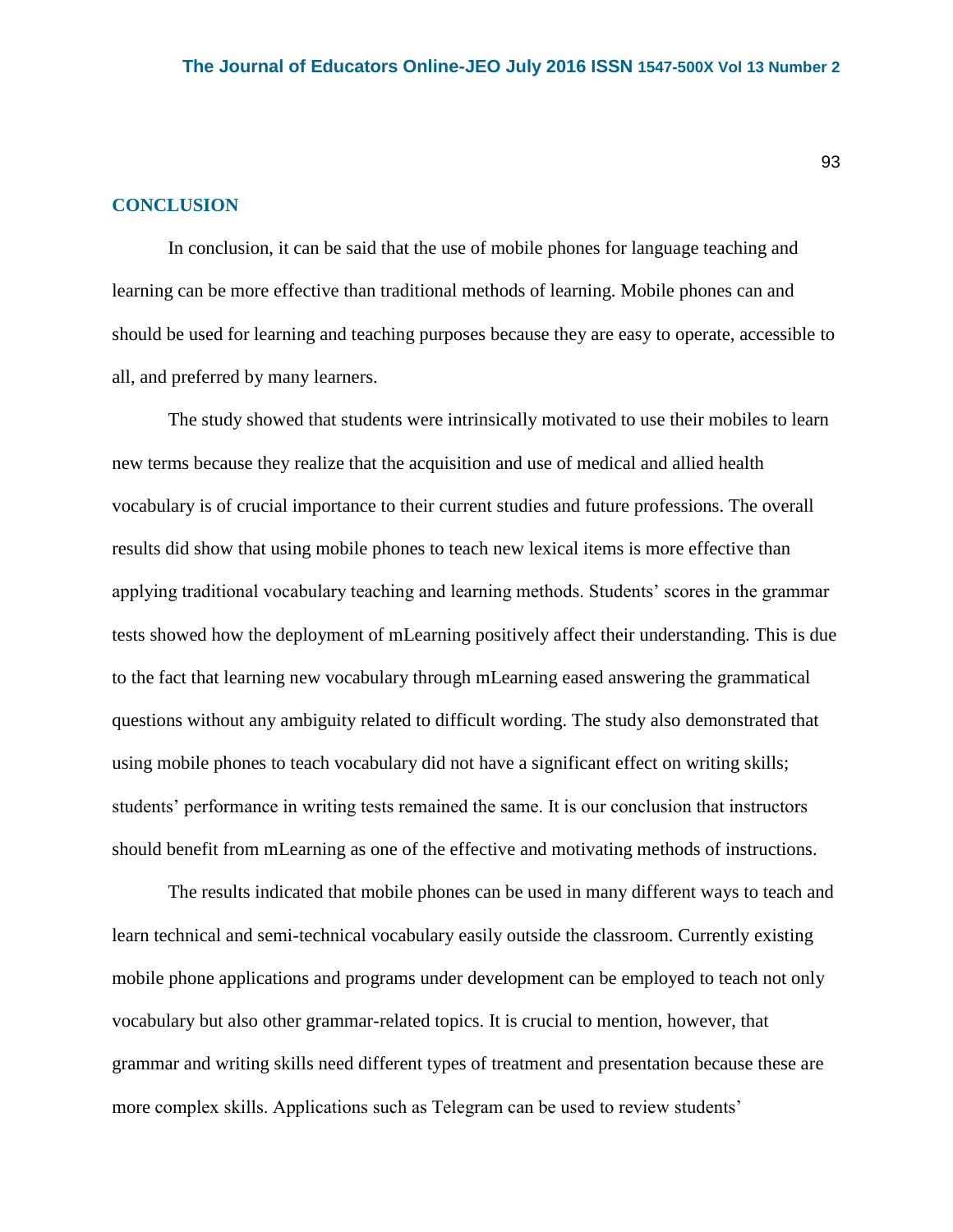understanding, but not to present a new grammatical rule or procedure writing owing to the small screen size and the complexity of the subject matter. These two skills can be introduced traditionally and perhaps practiced by the deployment of such applications and programs. It is recommended that further investigation of how to use mobile phones to teach grammar and writing be implemented.

## **REFERENCES**

- Al-Aameri, K. (2011). The use of mobile phones in learning English language by Sultan Qaboos University Students: Practices, attitudes and challenges. *Canadian Journal on Scientific & Industrial Research, 2*(3), 143–152.
- Al-Fahad, F. (2009). Students' attitudes and perceptions towards the effectiveness of mobile learning in King Saud University, Saudi Arabia. *The Turkish Online Journal of Educational Technology – TOJET 8*(2)*,* 111-119.
- Amry, A. (2014). The impact of Whatsapp mobile social learning on the achievement and attitudes of female students compared with face-to-face learning in the classroom. *European Scientific Journal, 10*(22), 116–136.
- Argyris, C., & Schön, D. (1974). *Theory in practice. Increasing professional effectiveness*. San Francisco, CA: Jossey-Bass.
- Avers, D. L. (2004). The effects of a laptop computer program in the teaching-learning dynamic at one physical therapist education program (Doctoral dissertation). Retrieved from The ACM Digital Library.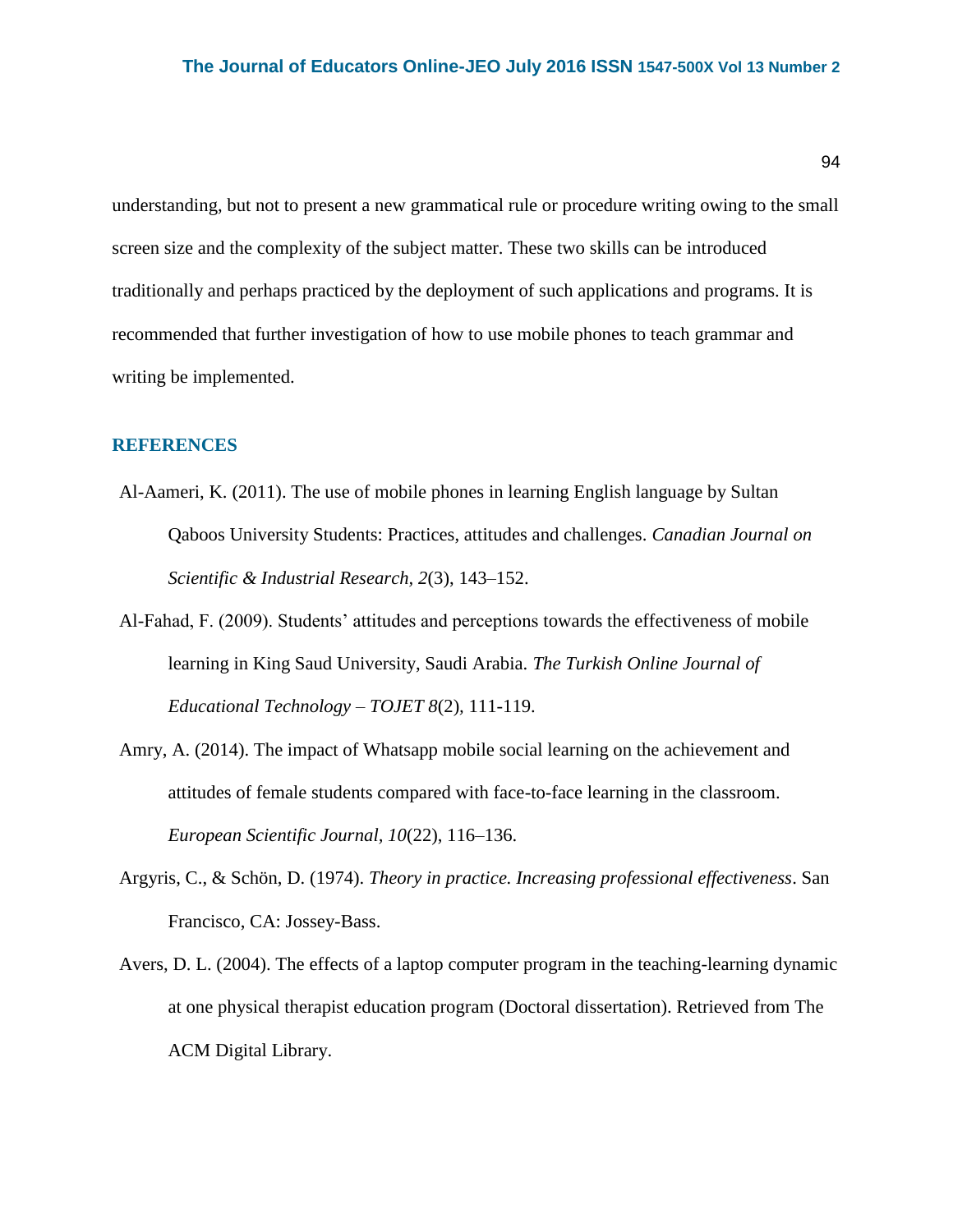- Badaki, M., Naderi, F., & Ayati, M. (2013). Effects of mobile learning on paramedical students' academic achievement and self-regulation. *Future of Medical Education Journal, 3*(3), 24–28.
- Barhoumi, C., & Rossi, P. (2013). The effectiveness of the instruction-oriented hypertext systems compared to direct instruction in e-learning environment. *Contemporary Educational Technology, 4*(4), 281–308.
- BenMoussa, C. (2003, April). *Workers on the move: New opportunities through mobile commerce*. Paper presented at the UKAIS Conference, University of Warwick, England. Retrieved from<http://homepages.warwick.ac.uk/~bsral/ukais/abstracts.php>
- Browne, C., & Culligan, B. (2008). Combining technology and IRT testing to build student knowledge of high frequency vocabulary. *The JALT CALL Journal, 4*(2), 3–16.
- Cavus, N., & Ibrahim, D. (2009). m-Learning: An experiment in using SMS to support learning new English language words. *British Journal of Educational Technology*, *40*(1), 78–91.
- Chu, H., Hwang, G., & Tsai, C. (2010). A knowledge engineering approach to developing mind tools for context-aware ubiquitous learning. *Computers & Education, 54*(1), 289–297.
- Collins, T. (2005). English class on the air: Mobile language learning with cell phones. In [ICALT 2005,](https://www.interaction-design.org/literature/conference/icalt-2005-proceedings-of-the-5th-ieee-international-conference-on-advanced-learning-technologies) *Proceedings of the 5th IEEE International Conference on Advanced Learning Technologies*. Kaohsiung, Taiwan.

doi.ieeecomputersociety.org/10.1109/ICALT.2005.137

Camponov[o, G., & Pigneur, Y. \(2003\).](http://www.flexiblelearning.net.au/knowledgetree/edition06/download/geddes.pdf) *[Business model analysis applied](http://www.flexiblelearning.net.au/knowledgetree/edition06/download/geddes.pdf) to mobile business*. Paper presented at the 5th International Conference on Enterprise Information systems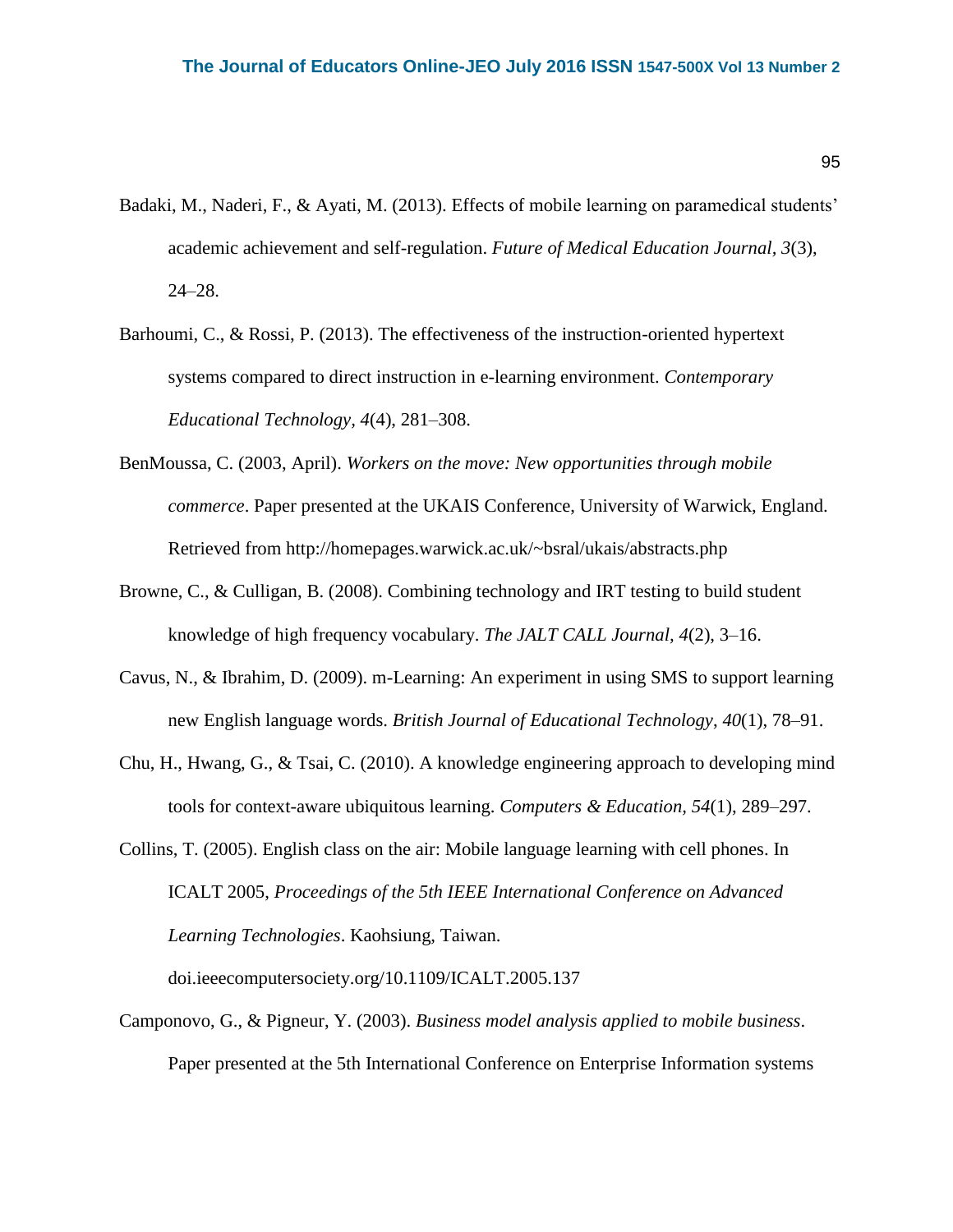(ICEIS). Angers, France. Retrieved from:

<http://www.hec.unil.ch/gcampono/publications/GC2003ICEIS.pdf>

Cozby, P. (2009). *Methods of behavioral research* (10th ed.). New York, NY: McGraw-Hill.

- Cress, U., & Kimmerle, J. (2008). A systemic and cognitive view on collaborative knowledge building with wikis. *Computer-Supported Collaborative Learning, 3*(2), 105-122.
- Cruz e Costa, J., Ojala, T., & Korhonen, J. (2008). *Mobile lecture interaction: Making technology and learning click*. Paper presented at IADIS International Conference: Mobile Learning. Algarve, Portugal. doi:10.1.1.411.6182
- Donmus, V. (2010). The use of social networks in educational computer-game based foreign language learning. *Procedia Social and Behavioral Sciences, 9*(2), 1497–1503.
- Evans, C. (2008). The effectiveness of M-learning in the form of podcast revision lectures in higher education. *Computers & Education. 50*(2), 491–498.
- Fowler, T., Gasen, J., Roberts, L., & Saltzberg, S. (1996). *Collaborative learning using technology: Issues and approaches*. Paper presented at CAUSE Annual Conference. San Francisco, California. doi=10.1.1.128.7739

Freire, P. (1972). *Pedagogy of the oppressed*. Harmondsworth, England: Penguin.

- Geddes, S. J. (2004). Mobile learning in the 21st century: benefit for learners. *The Knowledge Tree e-journal*, *30*(3), 214-228.
- Goodison, T. A. (2001) The implementation of mLearning in UK higher education. In *Proceedings of ED-MEDIA 2001* (pp. 613-618). Tampere, Finland: AACE Press.
- Guerrero, L., Ochoa, S., & Collazos, C. (2010). A mobile learning tool for improving grammar skills. *Procedia Social and Behavioral Sciences. 2*(2), 1735–1739.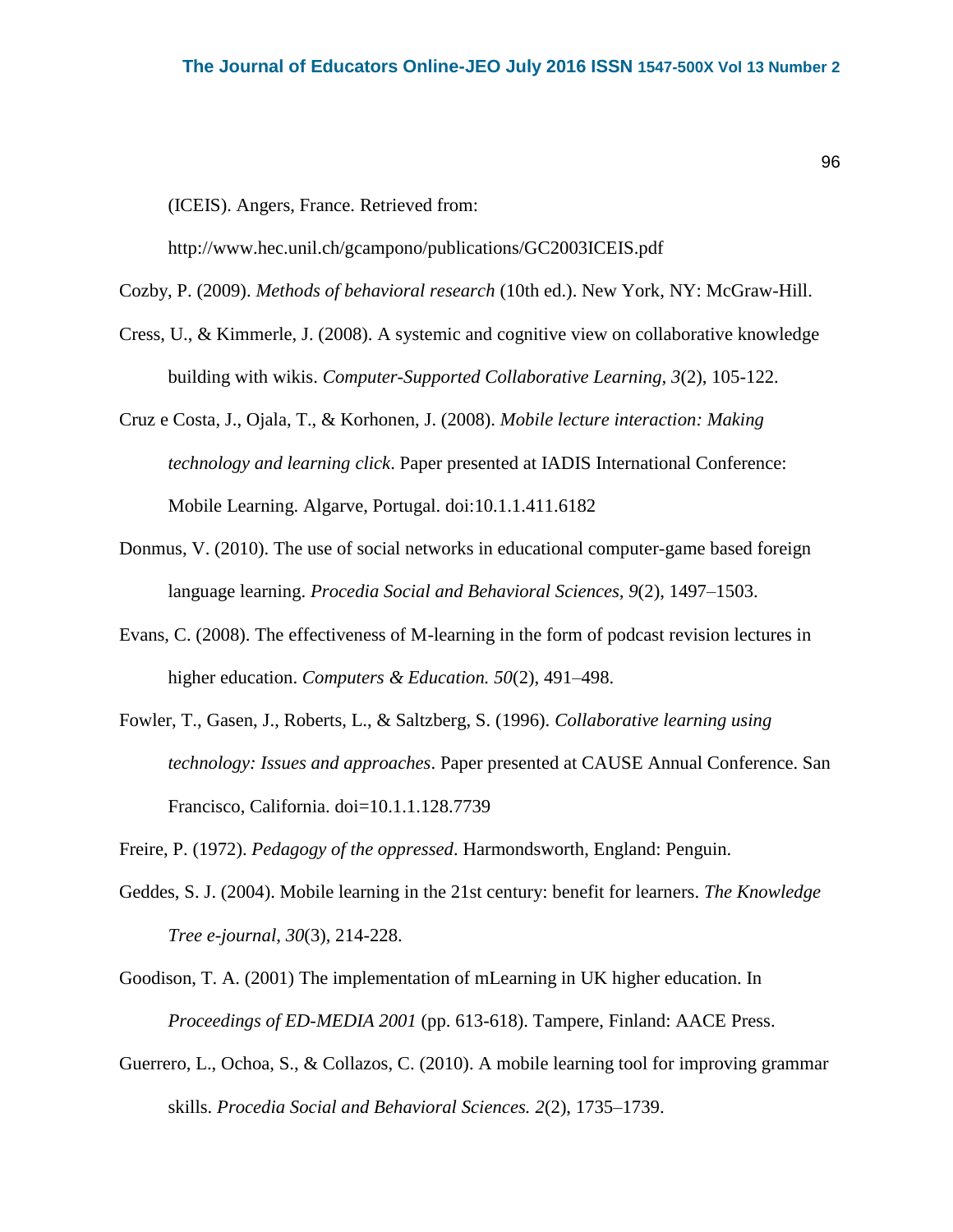- Hahn, J. (2008). Mobile learning for the twenty-first century librarian. *Reference Services Review, 36* (3) 272-288.
- Hayati, A., Jalilifar, A., & Mashhadi, A. (2013). Using short message service (SMS) to teach English idioms to EFL students. *British Journal of Educational Technology, 44*(1), 66– 81.
- Hoic-Bozic, N., Mornar, V., & Boticki, I. (2009). A blended learning approach to course design and implementation. *IEEE Transactions on Education. 52*(1), 19-30.
- Hutchison, A., Beschorner, B., & Schmidt-Crawford, D. (2012). Exploring the use of iPad for literacy learning. *The Reading Teacher, 66*(1), 15–23.
- Hwang, G., Wu, P., Zhuang, Y., & Huang, Y. (2013). Effects of inquiry-based mobile learning model on the cognitive load and learning achievement of students. *Interactive Learning Environments, 21*(4), 338–354.
- Illich, I. (1971). *Deschooling society*. London: Calder and Boyars.
- Jabbour, K. (2013). An analysis of the effect of mobile learning on Lebanese higher education. *Bulgarian Journal of Science and Education Policy, 7*(2), 280–301.
- Jacob, S., & Issac, B. (2007). Mobile learning culture and effects in higher education. *IEEE Multidisciplinary Engineering Education Magazine, 2*(2), 19-21.
- Jonassen, D., Carr, C., & Yueh, H. (1998). Computer as mind tools for engaging learners in critical thinking. *TeachTrends, 43*(2), 24–32.
- Keegan, D. (2005). *The Incorporation of mobile learning into mainstream education and training*. Paper presented at mLearn 2005: 4th World Conference on mLearning, Cape Town, South Africa. Retrieved from<http://www.mlearn.org.za/CD/papers/keegan1.pdf>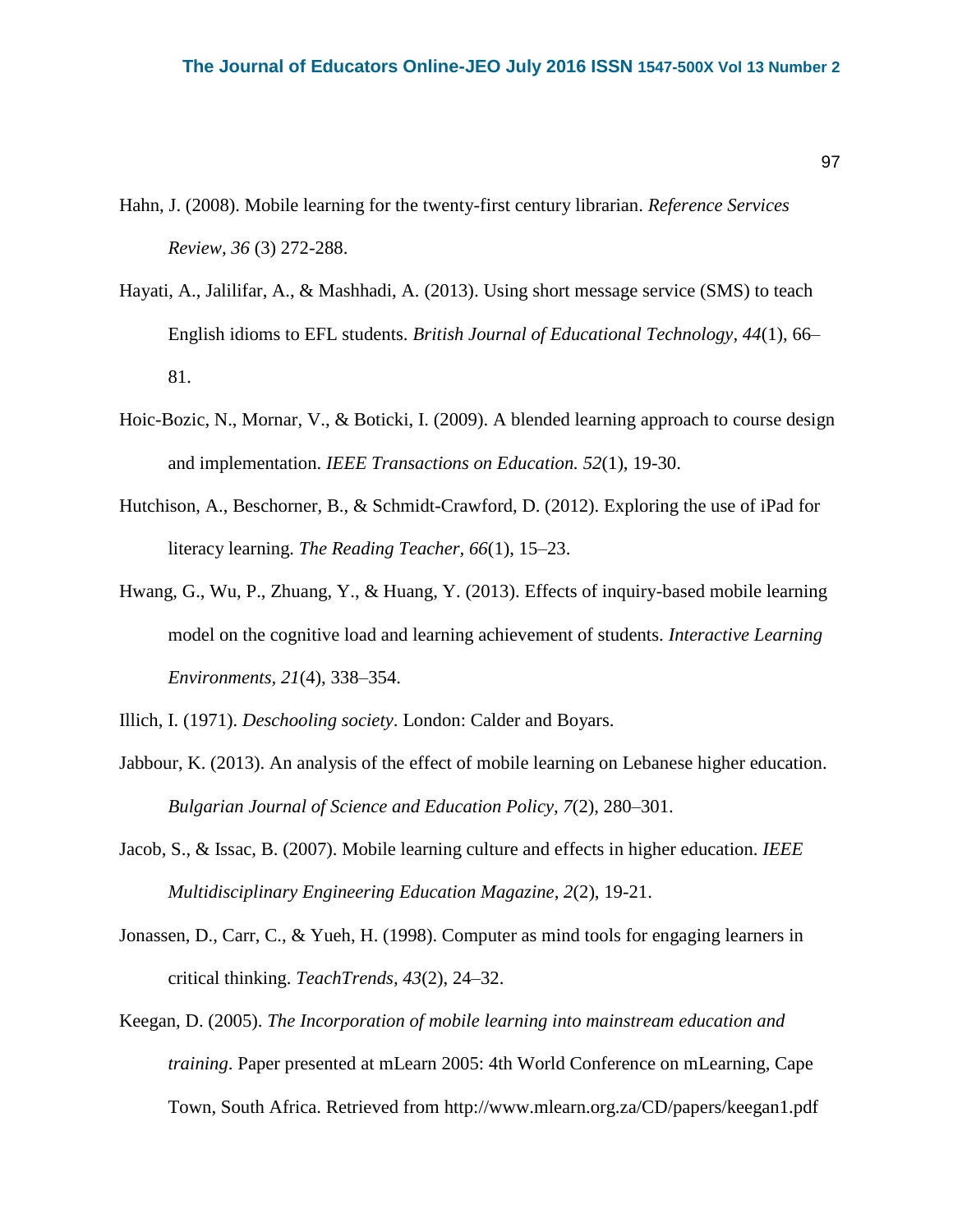- Kennedy, C., & Levy, M. (2008). L'italiano al telefonino: Using SMS to support beginners' language learning. *ReCALL, 20*(3), 315–350.
- Kiernan, P., & Aizawa, K. (2004). Cell phones in task based learning Are cell phones useful language learning tools? *ReCALL 16*(1), 71-84.
- Kimura, M., Obari, H., & Goda, Y. (2011). Mobile technologies and language learning in Japan: Learn anywhere, anytime. In M. Levy, F, Blin, C. Siskin, & O. Takeuchi (Eds.), *WorldCALL: International Perspectives on Computer-Assisted Language Learning.* (pp. 38-54). New York, NY: Routledge.
- Knowles, M., & Associates. (1984). *Andragogy in action: Applying modern principles of adult education*. San Francisco: Jossey Bass.
- Koole, M. (2009). A model for framing mobile learning. In M. Ally (Ed.), *Mobile learning: Transforming the delivery of education & training* (pp. 25–47). Athabasca, Canada: AU Press.
- Kukulska-Hulme, A. (2006) Mobile language learning now and in the future. In Svensson, P. (Ed.) *Från vision till praktik: Språkutbildning och Informationsteknik* (From vision to practice: language learning and IT) (pp.295-310) Nätuniversitetet, Sweden: Swedish Net University.
- Kukulska-Hulme, A. (2007). Mobile usability and user experience. In A. Kukulska-Hulme & J. Traxler, J. (Eds.) *Mobile Learning: A handbook for educators and trainers* (pp. 45-56). London: Routledge.
- Lehner, F., & Nösekabel, H. (2002). The role of mobile devices in e-learning: First experiences with a wireless e-learning environment. In Milard, M., Hoppe, H. U., & Kinshuk, K.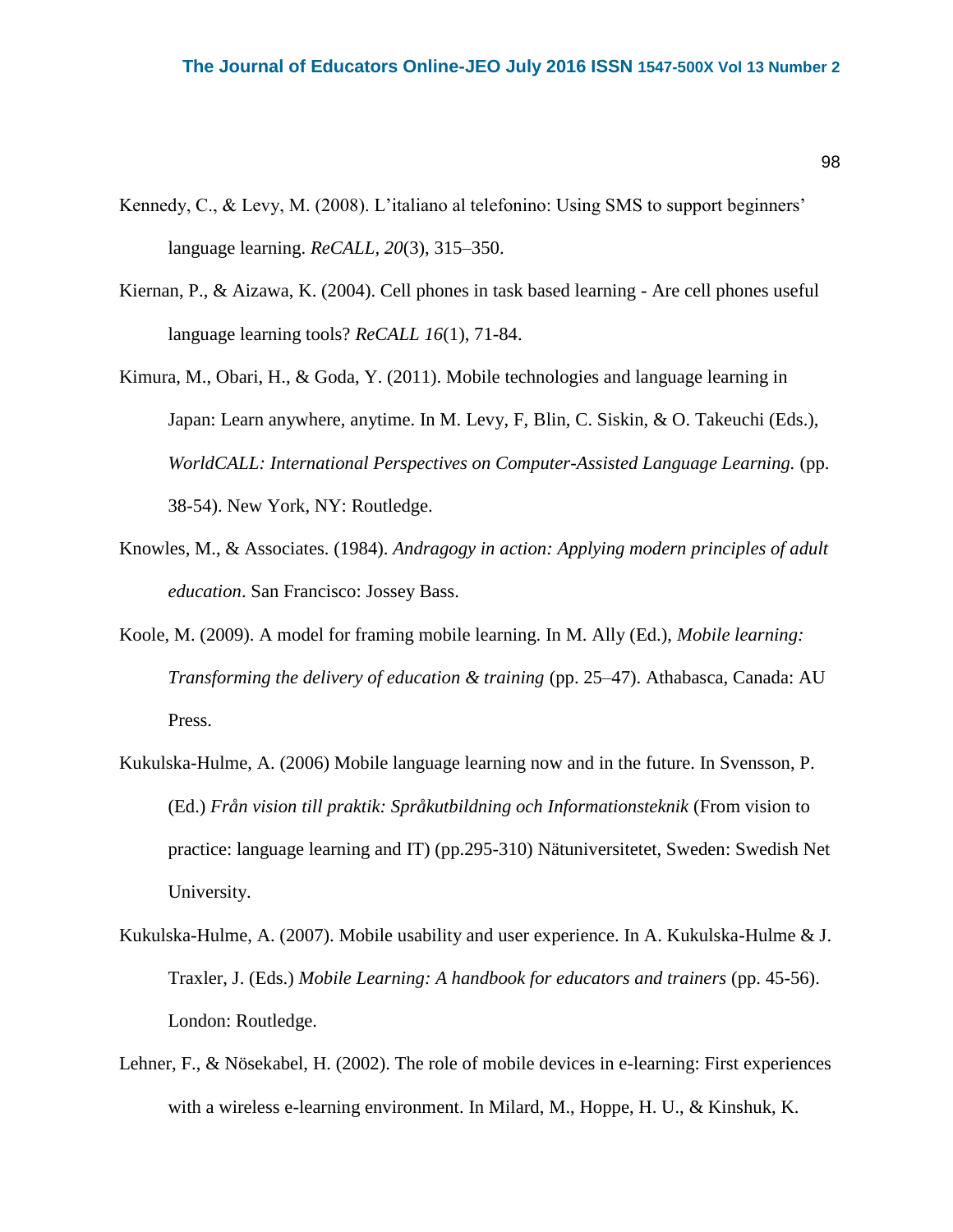(Eds), *IEEE international workshop on wireless and mobile technologies in education (WMTE'02)* (pp. 103– 106). New York: IEEE Computer Science Press.

- Lu, M. (2008). Effectiveness of vocabulary learning via mobile phone. *Journal of Computer Assisted Learning, 24*(6)*,* 515–52.
- McQuiggan, S., Kosturko, L., McQuiggan, J., & Sabourin, J. (2015). *Mobile learning: A handbook for developers, educators, and learner*s. Hoboken, New Jersey : John Wiley & Sons.
- Mitra, A., & Steffensmeier, T. (2000). Changes in student attitudes and student computer use in a computer-enriched environment. *Journal of Educational Computing Research 32*(3), 417–433.
- Narayanasamy, F., & Mohamed, J. (2013) Adaptation of mobile learning in higher educational institutions of Saudi Arabia. *International Journal of Computer Applications, 69*(6), 34- 38.
- Nasser, R. (2014). Using mobile device to increase student academic outcomes in Qatar. *Open Journal of Social Sciences, 2*(2), 67–73.
- Ng-Kruelle G., Swatman, P., Rebne, D., & Hamp, J. (2002). The price of convenience: Privacy and mobile commerce. *Quarterly Journal of Electronic Commerce, 3*(3), 273-285.
- Nikana. (2000). Co-operative group work / Collaborative Learning. Retrieved from: http://www.schoolnet.org.za/edict/edfort/coop.htm
- O'Malley, C., Vavoula, G., Glew, J., Taylor, J., Sharples, M., & Lefrere, P. (2003). Guidelines for learning, teaching, and tutoring in a mobile environment. MOBILearn project. Retrieved from http://www.mobilearn.org/download/results/guidelines.pdf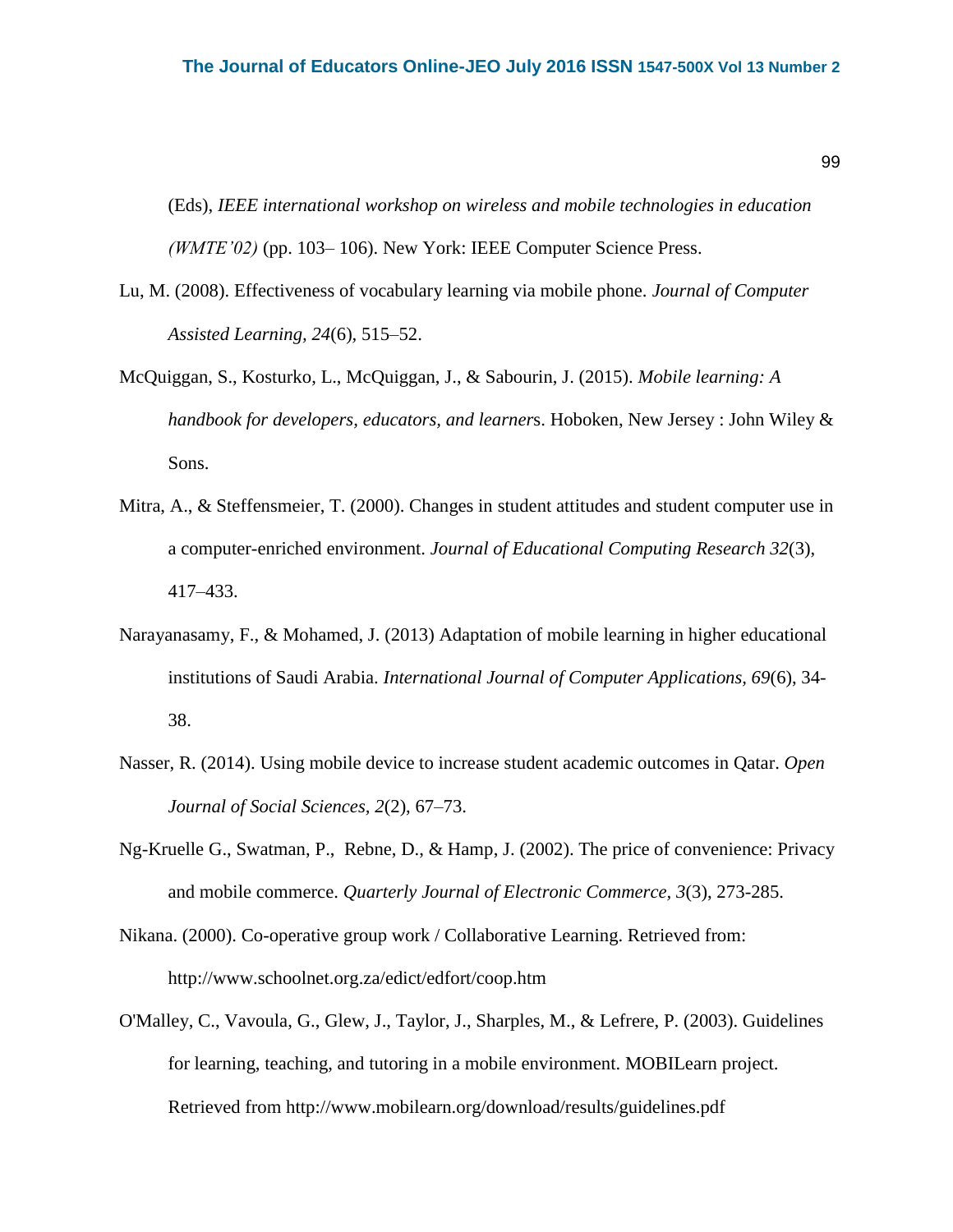Ogata, H., Yin, C., Paredes, R., Saito, J., Yano, Y., Oishi , Y., & Ueda, T. (2006) . *Supporting mobile language learning outside classrooms.* Paper presented at the Sixth International Conference on Advanced Learning Technologies (ICALT '06). KerKrade, The Netherlands. Retrieved from:

<http://ieeexplore.ieee.org/xpl/mostRecentIssue.jsp?punumber=10997>

- Peng, H., Chuang, P., Hwang, G., Chu, H., Wu, T., & Huang, S. (2009). Ubiquitous performance-support system as mindtool: A case study of instructional decision making and learning assistant. *Educational Technology & Society, 12*(1), 107–120.
- Peters, K. (2007). m-Learning: Positioning educators for a mobile, connected future. *International Journal of Research in Open and Distance Learning*, *8*(2), 1-17.
- Quinn, C. (2000). *mLearning: Mobile, wireless, in-your-pocket learning*. Linezine. Fall 2000. Retrieved from: http://www.linezine.com/2.1/features/cqmmwiyp.htm.
- Resta, P., & Laferrière, T. (2007). Technology in support of collaborative learning*. Educ Psychol Rev. 19*(1), 65–83.
- Sandberg, J., Maris, M., & de Geus, K. (2011). Mobile English learning: An evidence-based study with fifth graders. *Computers & Education*. *57*(1), 1334–1347.
- Sarica, G., & Cavus, N. (2009). New trends in 21st century English learning. *Procedia Social and Behavioral Sciences. 1*(1), 439–445. [doi:10.1016/j.sbspro.2009.01.079](http://dx.doi.org/10.1016/j.sbspro.2009.01.079)
- Sharpe, R., & Beetham, H. (2010). Understanding students' uses of technology for learning: towards creative appropriation. In Sharpe, R., Beetham, H., & de Freitas S. (Eds.), *Rethinking Learning for a Digital Age: How learners are shaping their own experiences*  (pp. 85-99). London and New York: Routledge.